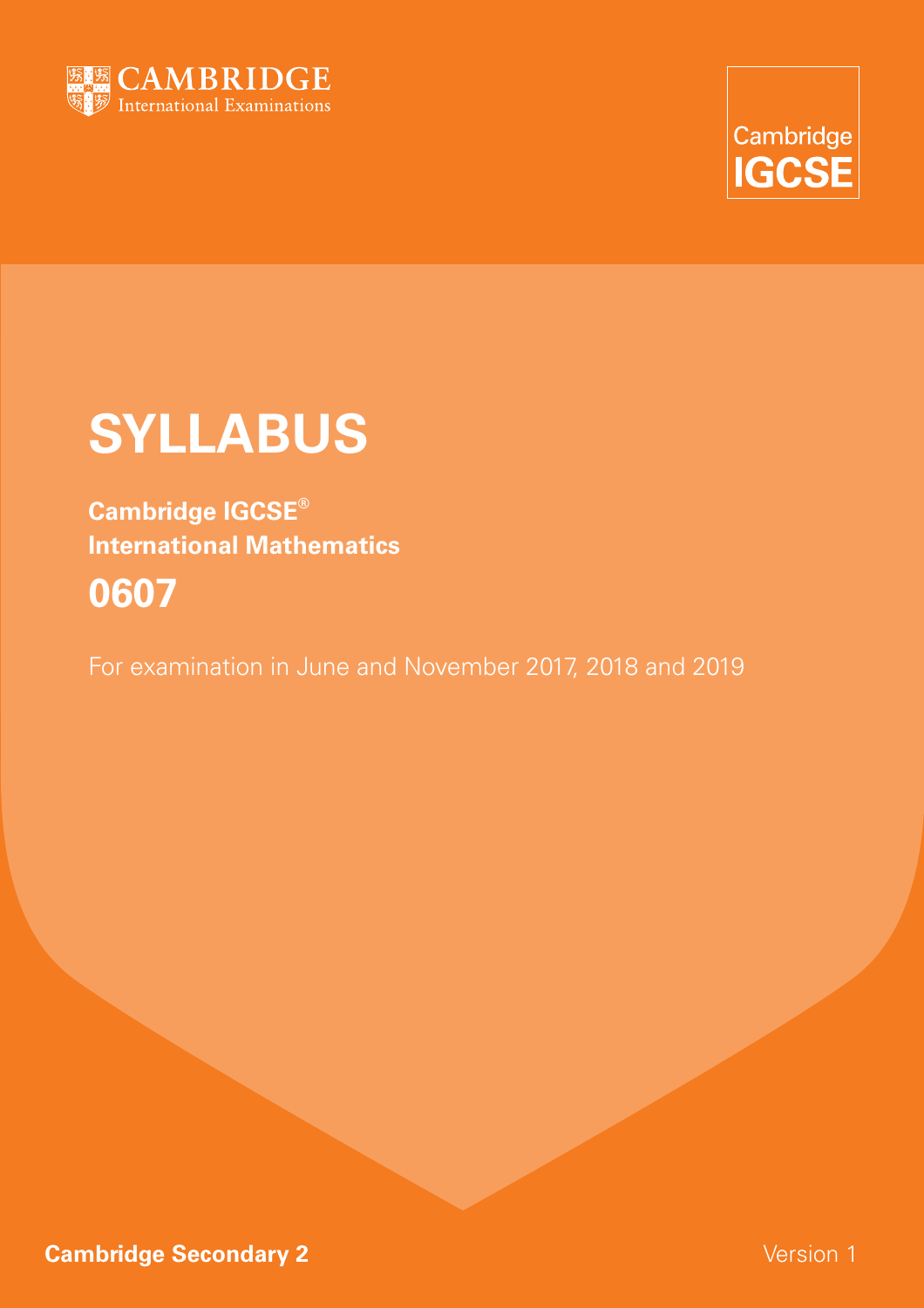#### **Changes to syllabus for 2017, 2018 and 2019**

This syllabus has been updated, but there are no significant changes.

**You are advised to read the whole syllabus before planning your teaching programme.**

University of Cambridge International Examinations retains the copyright on all its publications. Registered Centres are permitted to copy material from this booklet for their own internal use. However, we cannot give permission to Centres to photocopy any material that is acknowledged to a third party even for internal use within a Centre.

® IGCSE is the registered trademark of Cambridge International Examinations

© Cambridge International Examinations 2015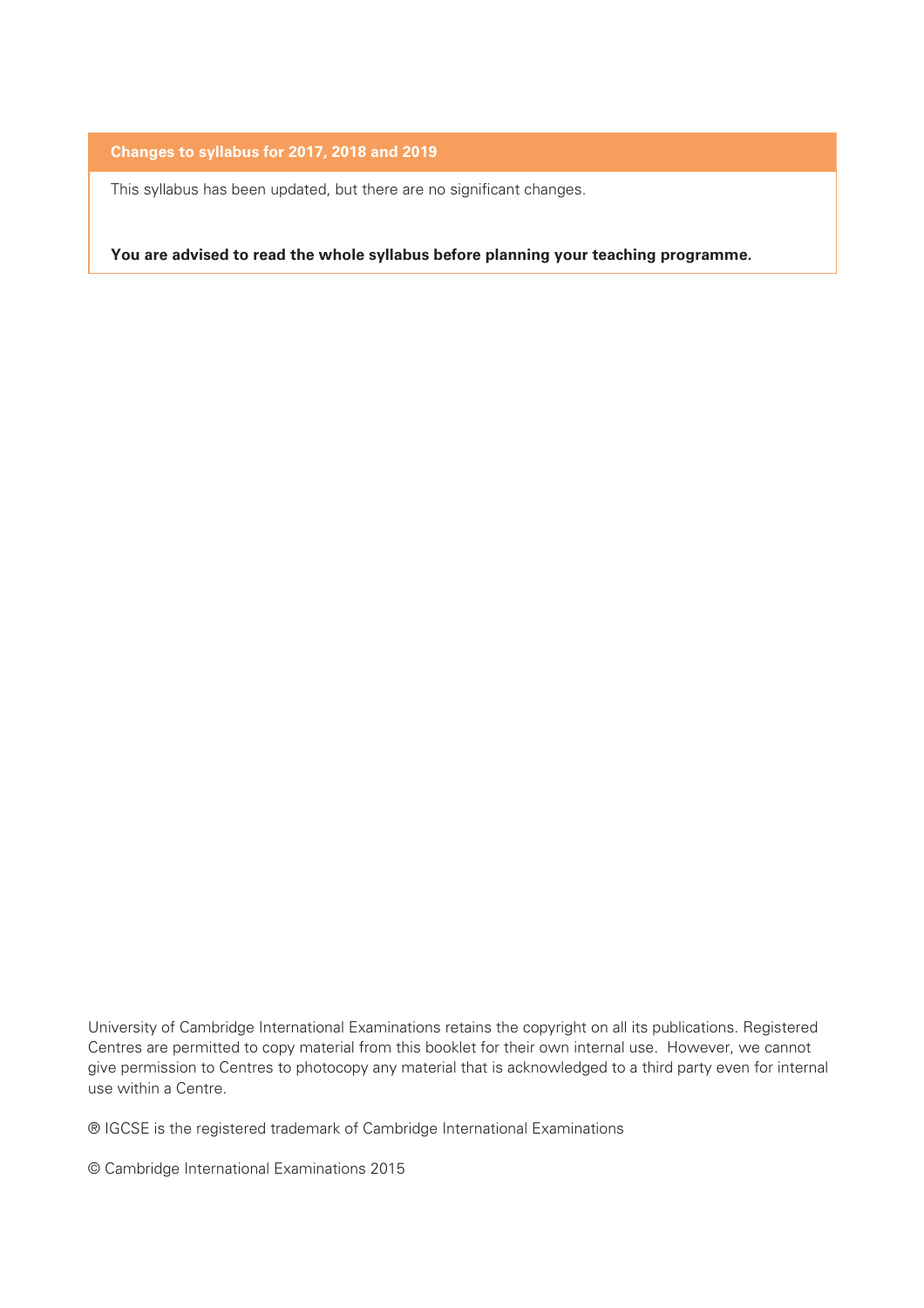# **Contents**

| 1.1 Why choose Cambridge?<br>1.2 Why choose Cambridge IGCSE?<br>1.3 Why choose Cambridge IGCSE International Mathematics?<br>1.4 Cambridge International Certificate of Education (ICE)<br>1.5 How can I find out more?<br>2.1 Support materials<br>2.2 Resource lists<br>2.3 Training<br>3.1 Formula lists<br>4.1 Syllabus aims<br>4.2 Assessment objectives<br>4.3 Graphics calculator requirements<br>4.4 Problem-solving requirements<br>6. |  |  |
|-------------------------------------------------------------------------------------------------------------------------------------------------------------------------------------------------------------------------------------------------------------------------------------------------------------------------------------------------------------------------------------------------------------------------------------------------|--|--|
|                                                                                                                                                                                                                                                                                                                                                                                                                                                 |  |  |
|                                                                                                                                                                                                                                                                                                                                                                                                                                                 |  |  |
|                                                                                                                                                                                                                                                                                                                                                                                                                                                 |  |  |
|                                                                                                                                                                                                                                                                                                                                                                                                                                                 |  |  |
|                                                                                                                                                                                                                                                                                                                                                                                                                                                 |  |  |
|                                                                                                                                                                                                                                                                                                                                                                                                                                                 |  |  |
|                                                                                                                                                                                                                                                                                                                                                                                                                                                 |  |  |
|                                                                                                                                                                                                                                                                                                                                                                                                                                                 |  |  |
|                                                                                                                                                                                                                                                                                                                                                                                                                                                 |  |  |
|                                                                                                                                                                                                                                                                                                                                                                                                                                                 |  |  |
|                                                                                                                                                                                                                                                                                                                                                                                                                                                 |  |  |
|                                                                                                                                                                                                                                                                                                                                                                                                                                                 |  |  |
|                                                                                                                                                                                                                                                                                                                                                                                                                                                 |  |  |
|                                                                                                                                                                                                                                                                                                                                                                                                                                                 |  |  |
|                                                                                                                                                                                                                                                                                                                                                                                                                                                 |  |  |
|                                                                                                                                                                                                                                                                                                                                                                                                                                                 |  |  |
|                                                                                                                                                                                                                                                                                                                                                                                                                                                 |  |  |
|                                                                                                                                                                                                                                                                                                                                                                                                                                                 |  |  |
|                                                                                                                                                                                                                                                                                                                                                                                                                                                 |  |  |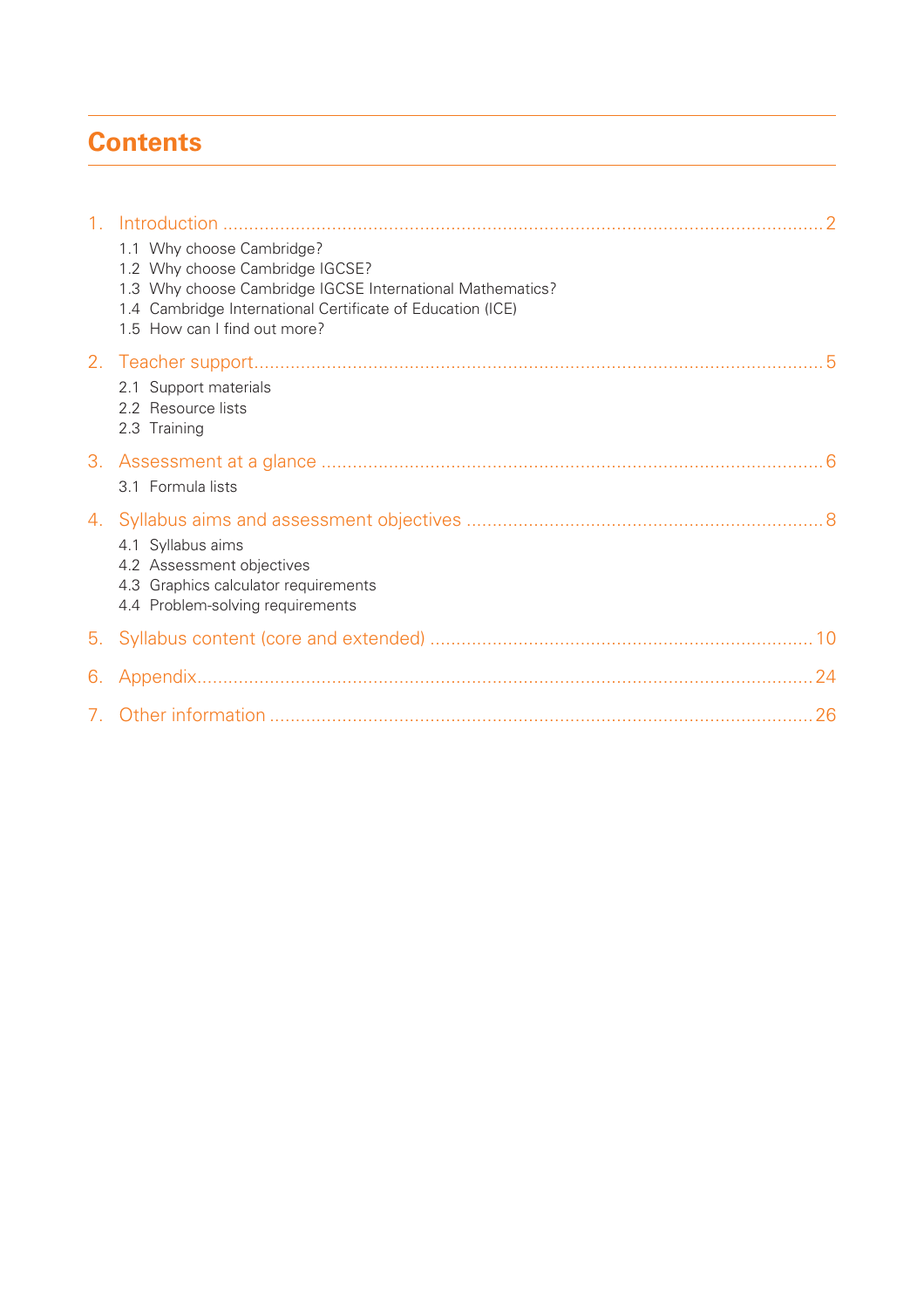# **1. Introduction**

## 1.1 Why choose Cambridge?

Cambridge International Examinations is part of the University of Cambridge. We prepare school students for life, helping them develop an informed curiosity and a lasting passion for learning. Our international qualifications are recognised by the world's best universities and employers, giving students a wide range of options in their education and career. As a not-for-profi t organisation, we devote our resources to delivering high-quality educational programmes that can unlock learners' potential.

Our programmes set the global standard for international education. They are created by subject experts, are rooted in academic rigour, and provide a strong platform for progression. Over 10 000 schools in 160 countries work with us to prepare nearly a million learners for their future with an international education from Cambridge.

## Cambridge learners

Cambridge programmes and qualifications develop not only subject knowledge but also skills. We encourage Cambridge learners to be:

- **confident** in working with information and ideas their own and those of others
- **responsible** for themselves, responsive to and respectful of others
- **reflective** as learners, developing their ability to learn
- **innovative** and equipped for new and future challenges
- **engaged** intellectually and socially, ready to make a difference.

#### **Recognition**

Cambridge IGCSE is recognised by leading universities and employers worldwide, and is an international passport to progression and success. It provides a solid foundation for moving on to higher level studies. Learn more at **www.cie.org.uk/recognition**

#### Support for teachers

A wide range of materials and resources is available to support teachers and learners in Cambridge schools. Resources suit a variety of teaching methods in different international contexts. Through subject discussion forums and training, teachers can access the expert advice they need for teaching our qualifications. More details can be found in Section 2 of this syllabus and at **www.cie.org.uk/teachers**

#### Support for exams officers

Exams officers can trust in reliable, efficient administration of exams entries and excellent personal support from our customer services. Learn more at **www.cie.org.uk/examsofficers** 

Our systems for managing the provision of international qualifications and education programmes for learners aged 5 to 19 are certified as meeting the internationally recognised standard for quality management, ISO 9001:2008. Learn more at **www.cie.org.uk/ISO9001**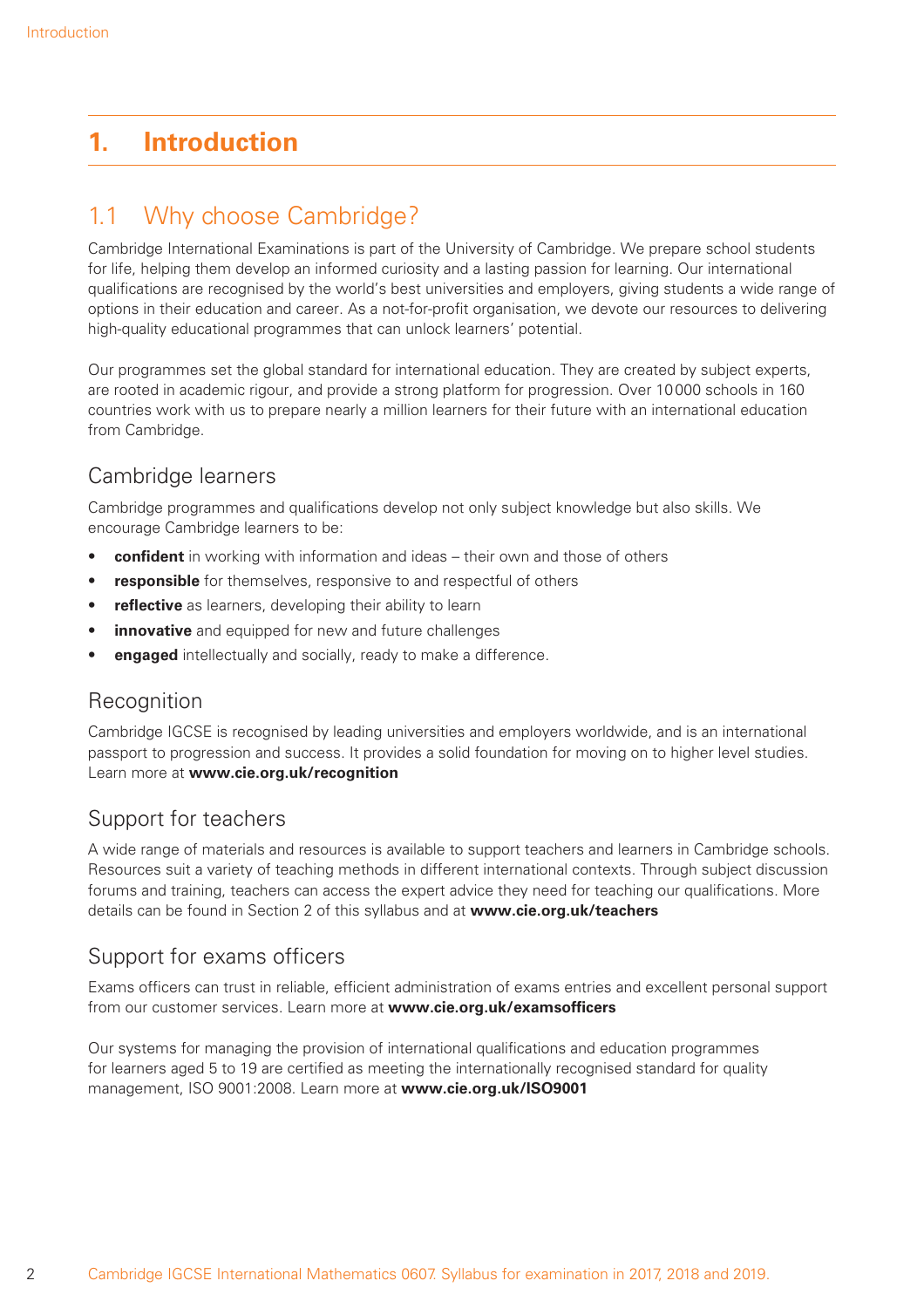# 1.2 Why choose Cambridge IGCSE?

Cambridge IGCSEs are international in outlook, but retain a local relevance. The syllabuses provide opportunities for contextualised learning and the content has been created to suit a wide variety of schools, avoid cultural bias and develop essential lifelong skills, including creative thinking and problem-solving.

Our aim is to balance knowledge, understanding and skills in our programmes and qualifications to enable students to become effective learners and to provide a solid foundation for their continuing educational journey.

Through our professional development courses and our support materials for Cambridge IGCSEs, we provide the tools to enable teachers to prepare learners to the best of their ability and work with us in the pursuit of excellence in education.

Cambridge IGCSEs are considered to be an excellent preparation for Cambridge International AS and A Levels, the Cambridge AICE (Advanced International Certificate of Education) Group Award, Cambridge Pre-U, and other education programmes, such as the US Advanced Placement program and the International Baccalaureate Diploma programme. Learn more about Cambridge IGCSEs at **www.cie.org.uk/cambridgesecondary2**

#### Guided learning hours

Cambridge IGCSE syllabuses are designed on the assumption that learners have about 130 guided learning hours per subject over the duration of the course, but this is for guidance only. The number of hours required to gain the qualification may vary according to local curricular practice and the learners' prior experience of the subject.

# 1.3 Why choose Cambridge IGCSE International Mathematics?

Mathematics teachers in international schools have worked with Cambridge to create Cambridge International Mathematics (IGCSE) – a new curriculum and qualification to prepare students to use the power of mathematics in an increasingly technological world. The syllabus fits teaching maths in an international school, leading to a qualification with widespread university recognition.

#### Prior learning

We recommend that candidates who are beginning this course should have previously studied an appropriate lower secondary mathematics programme.

#### Progression

Cambridge IGCSE Certificates are general qualifications that enable candidates to progress either directly to employment, or to proceed to further qualifications.

Candidates who are awarded grades C to A\* in Cambridge IGCSE International Mathematics are well prepared to follow courses leading to Cambridge International AS and A Level Mathematics, or the equivalent.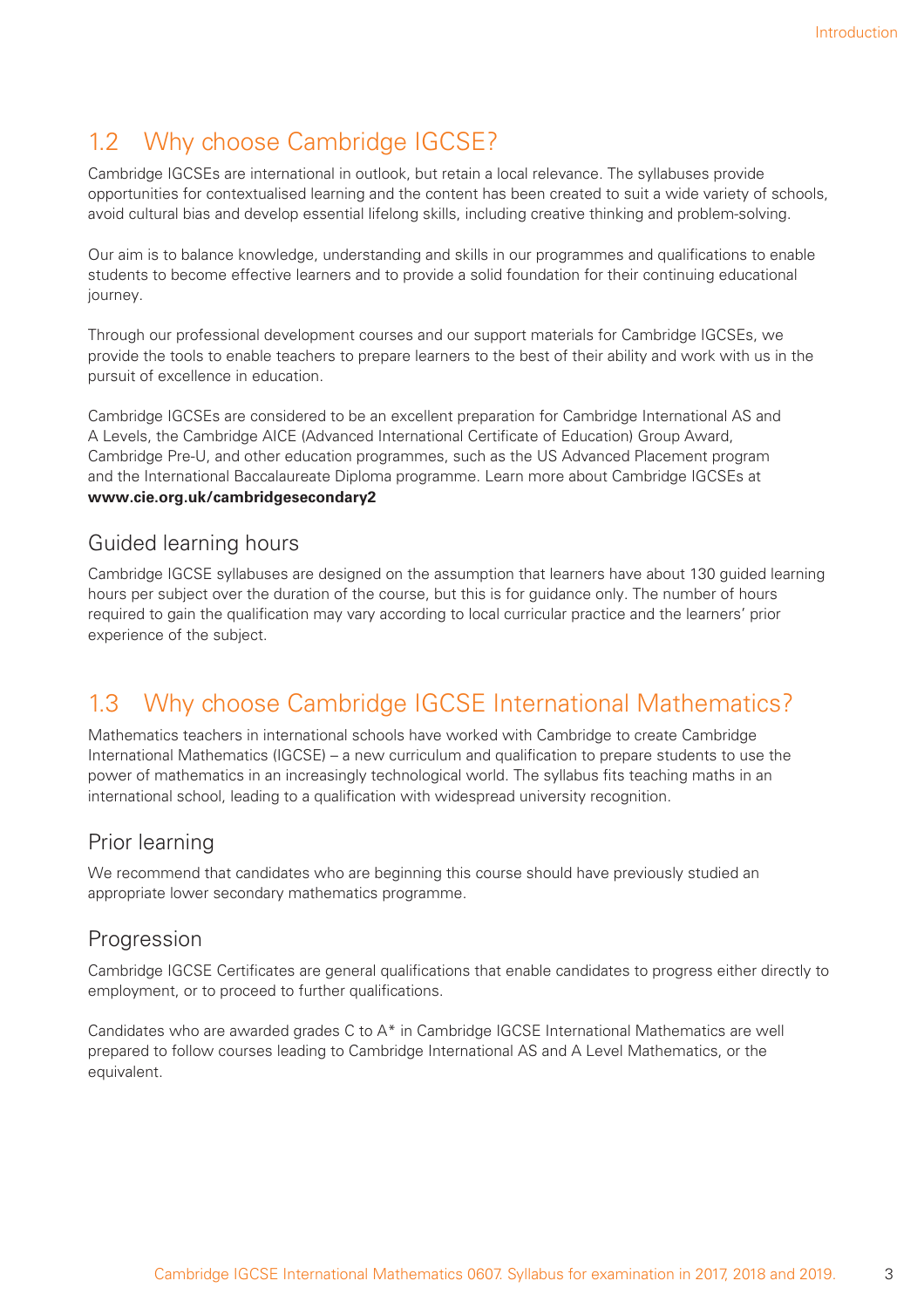## 1.4 Cambridge International Certificate of Education (ICE)

Cambridge ICE is a group award for Cambridge IGCSE. It gives schools the opportunity to benefit from offering a broad and balanced curriculum by recognising the achievements of learners who pass examinations in a number of different subjects.

Learn more about Cambridge ICE at **www.cie.org.uk/cambridgesecondary2**

## 1.5 How can I find out more?

#### If you are already a Cambridge school

You can make entries for this qualification through your usual channels. If you have any questions, please contact us at **info@cie.org.uk**

#### If you are not yet a Cambridge school

Learn about the benefits of becoming a Cambridge school at www.cie.org.uk/startcambridge. Email us at **info@cie.org.uk** to find out how your organisation can register to become a Cambridge school.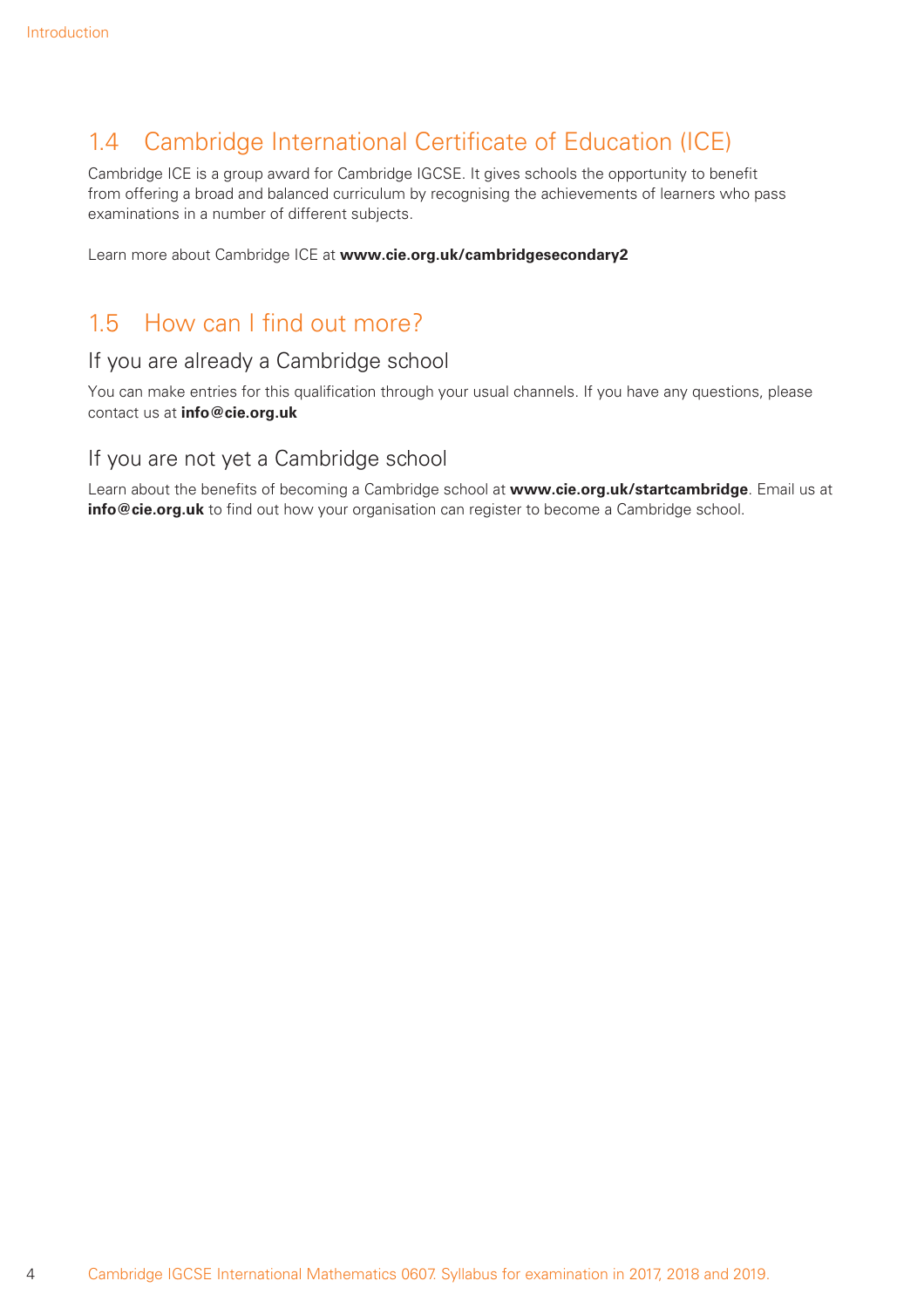## **2. Teacher support**

#### 2.1 Support materials

We send Cambridge syllabuses, past question papers and examiner reports to cover the last examination series to all Cambridge schools.

You can also go to our public website at **www.cie.org.uk/igcse** to download current and future syllabuses together with specimen papers or past question papers and examiner reports from one series.

For teachers at registered Cambridge schools a range of additional support materials for specific syllabuses is available from Teacher Support, our secure online support for Cambridge teachers. Go to **http://teachers.cie.org.uk** (username and password required).

#### 2.2 Endorsed resources

We work with publishers providing a range of resources for our syllabuses including print and digital materials. Resources endorsed by Cambridge go through a detailed quality assurance process to ensure they provide a high level of support for teachers and learners.

We have resource lists which can be filtered to show all resources, or just those which are endorsed by Cambridge. The resource lists include further suggestions for resources to support teaching.

#### 2.3 Training

We offer a range of support activities for teachers to ensure they have the relevant knowledge and skills to deliver our qualifications. See **www.cie.org.uk/events** for further information.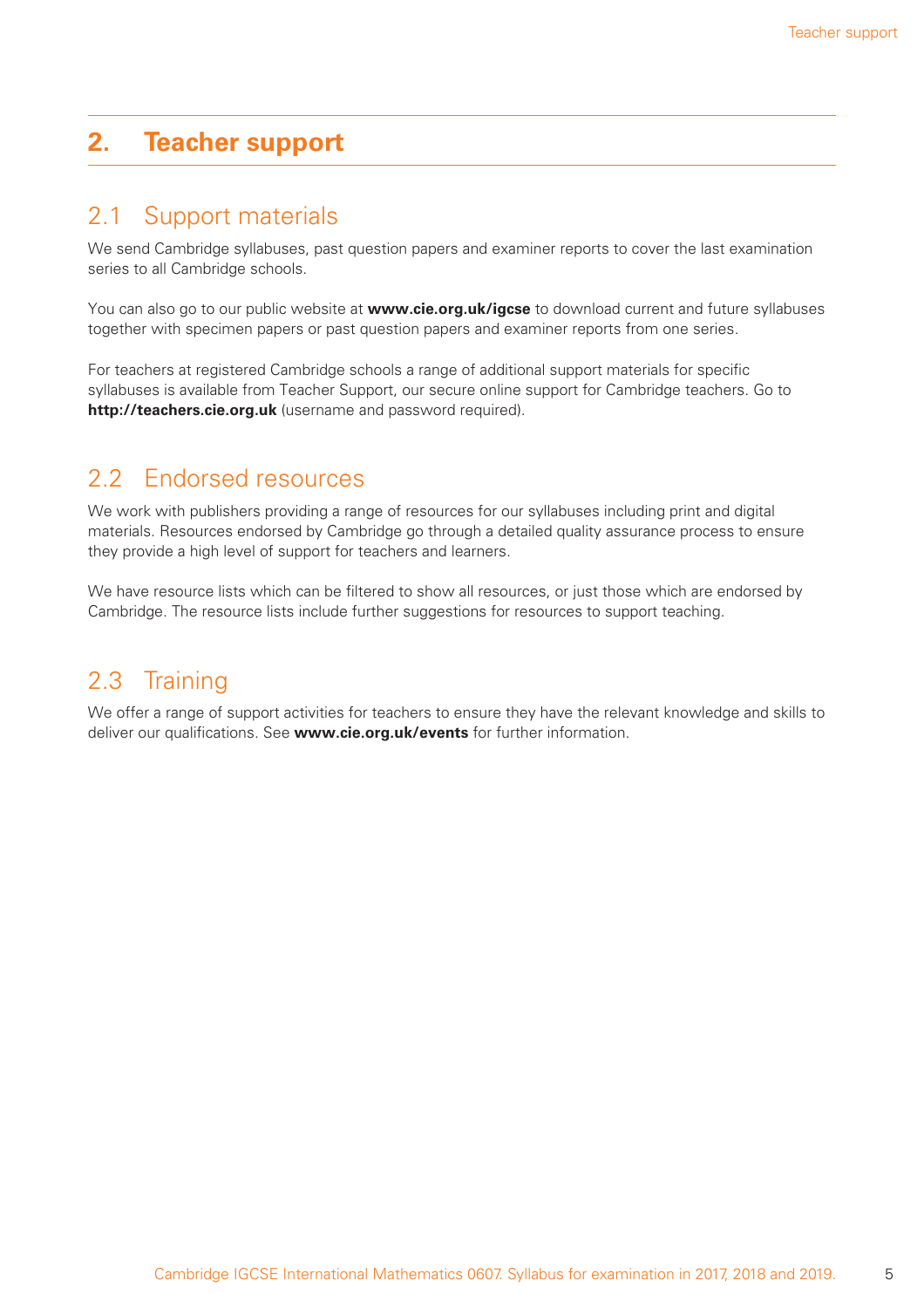# **3. Assessment at a glance**

Candidates may follow either the Core Curriculum or the Extended Curriculum. Candidates should attempt to answer all questions on each paper. All papers must be taken in the same examination series at the end of the course.

| Core curriculum<br><b>Grades available C-G</b>                                                                                                                    | <b>Extended curriculum</b><br><b>Grades available A*-E</b>                                                                                                        |
|-------------------------------------------------------------------------------------------------------------------------------------------------------------------|-------------------------------------------------------------------------------------------------------------------------------------------------------------------|
| 45 minutes<br>Paper 1                                                                                                                                             | Paper <sub>2</sub><br>45 minutes                                                                                                                                  |
| Short response questions.                                                                                                                                         | Short response questions.                                                                                                                                         |
| No calculators are permitted.                                                                                                                                     | No calculators are permitted.                                                                                                                                     |
| Designed to assess knowledge and use of basic<br>skills and methods.                                                                                              | Designed to assess knowledge and use of basic<br>skills and methods.                                                                                              |
| Any part of the syllabus content may be present<br>in this paper but questions will focus on concepts<br>which can be assessed without access to a<br>calculator. | Any part of the syllabus content may be present<br>in this paper but questions will focus on concepts<br>which can be assessed without access to a<br>calculator. |
| 40 marks: 25% of assessment                                                                                                                                       | 40 marks: 20% of assessment                                                                                                                                       |
| 1 hour 45 minutes<br>Paper 3                                                                                                                                      | 2 hours 15 minutes<br>Paper 4                                                                                                                                     |
| 11-15 medium to extended response questions.                                                                                                                      | 11-15 medium to extended response questions.                                                                                                                      |
| A graphics calculator is required.                                                                                                                                | A graphics calculator is required.                                                                                                                                |
| Any area of the syllabus may be assessed.                                                                                                                         | Any area of the syllabus may be assessed.                                                                                                                         |
| Some of the questions will particularly assess the<br>use of the graphics calculator functions described<br>on Page 9.                                            | Some of the questions will particularly assess the<br>use of the graphics calculator functions described<br>on Page 9.                                            |
| 96 marks: 60% of assessment                                                                                                                                       | 120 marks: 60% of assessment                                                                                                                                      |
| 1 hour<br>Paper 5                                                                                                                                                 | 1 hour 30 minutes<br>Paper <sub>6</sub>                                                                                                                           |
| One investigation question.                                                                                                                                       | One investigation and one modelling question.                                                                                                                     |
| A graphics calculator is required.                                                                                                                                | A graphics calculator is required.                                                                                                                                |
| Any area of the syllabus may be assessed.                                                                                                                         | Any area of the syllabus may be assessed.                                                                                                                         |
| Candidates are assessed on their ability to<br>investigate and solve a more open-ended problem.<br>Clear communication and full reasoning are                     | Candidates are assessed on their ability to<br>investigate, model, and solve more open-ended<br>problems.                                                         |
| especially important and mark schemes reflect this.                                                                                                               | Clear communication and full reasoning are                                                                                                                        |
| The time allowance given for this paper allows                                                                                                                    | especially important and mark schemes reflect this.                                                                                                               |
| students to explore and communicate their ideas                                                                                                                   | The time allowance given for this paper allows                                                                                                                    |
| fully.                                                                                                                                                            | students to explore and communicate their ideas<br>fully.                                                                                                         |
| 24 marks: 15% of assessment                                                                                                                                       | 40 marks: 20% of assessment                                                                                                                                       |
|                                                                                                                                                                   |                                                                                                                                                                   |
| Total marks: 160 marks: 100% of assessment                                                                                                                        | Total marks: 200 marks: 100% of assessment                                                                                                                        |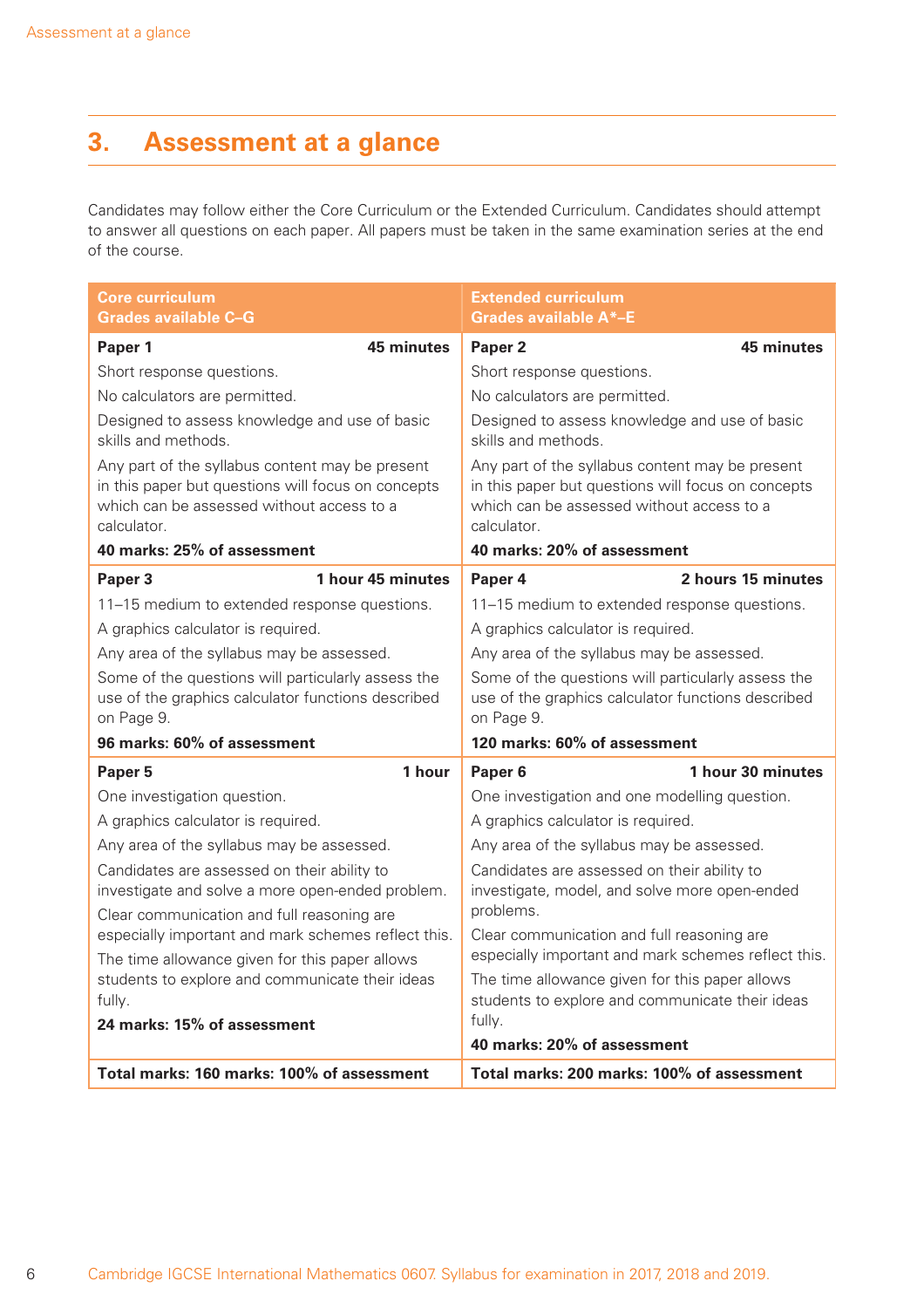## 3.1 Formula lists

Some mathematical formulae will be provided at the start of Papers 1-4.

These Core and Extended formula lists are given in the Appendix of this booklet.

#### Availability

This syllabus is examined in the June and November examination series.

This syllabus is available to private candidates.

Detailed timetables are available from **www.cie.org.uk/examsofficers** 

Centres in the UK that receive government funding are advised to consult the Cambridge website **www.cie.org.uk** for the latest information before beginning to teach this syllabus.

#### Combining this with other syllabuses

Candidates can combine this syllabus in an examination series with any other Cambridge syllabus, except:

• syllabuses with the same title (or the title Mathematics) at the same level

Please note that Cambridge IGCSE, Cambridge International Level 1/Level 2 Certificate and Cambridge O Level syllabuses are at the same level.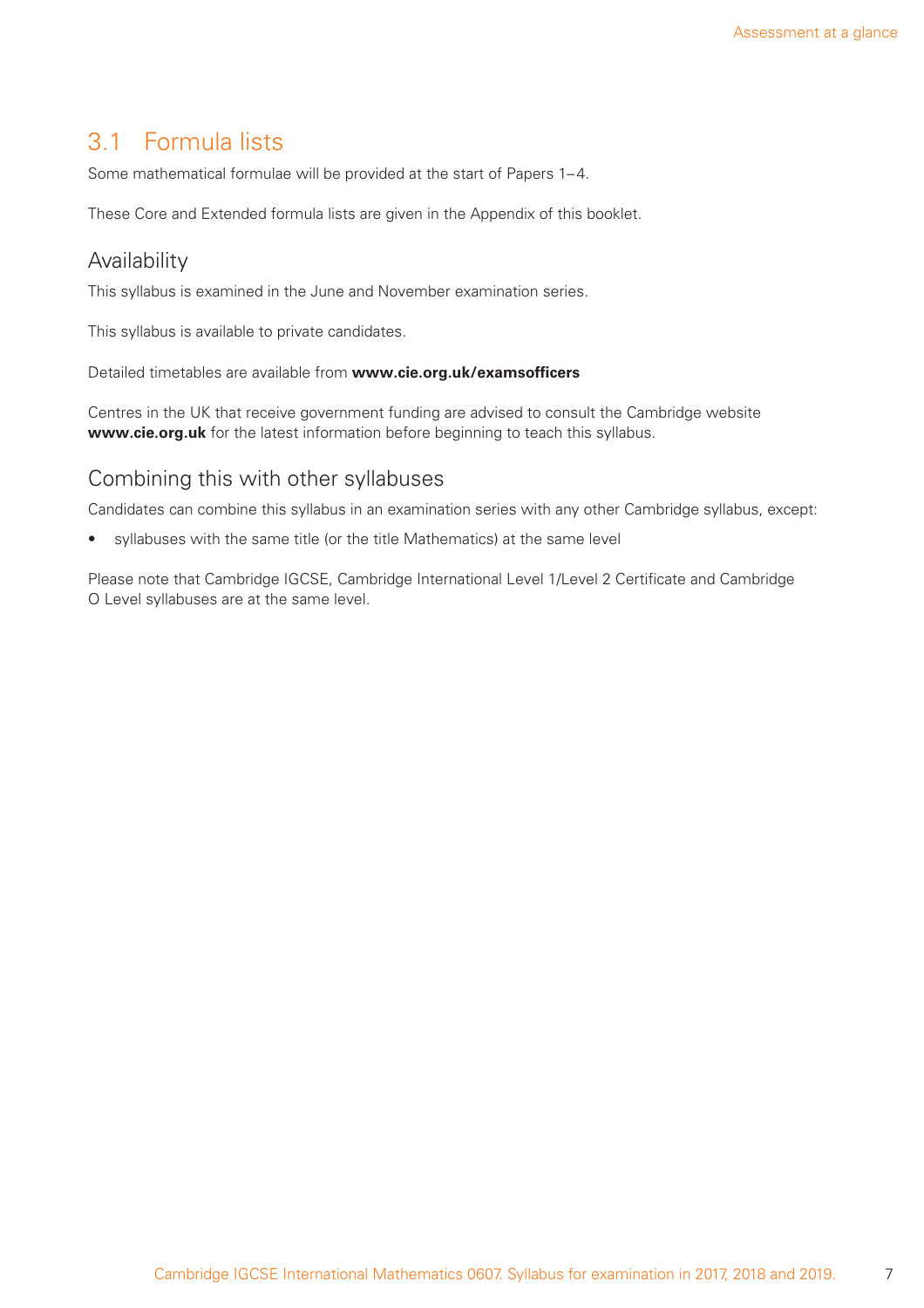## **4. Syllabus aims and assessment objectives**

## 4.1 Syllabus aims

Cambridge International Mathematics (IGCSE) syllabus is designed as a two-year course for examination at age 16-plus. The aims of this syllabus should enable students to:

- 1. acquire a foundation of mathematical skills appropriate to further study and continued learning in mathematics;
- 2. develop a foundation of mathematical skills and apply them to other subjects and to the real world;
- 3. develop methods of problem solving;
- 4. interpret mathematical results and understand their significance;
- 5. develop patience and persistence in solving problems;
- 6. develop a positive attitude towards mathematics which encourages enjoyment, fosters confidence and promotes enquiry and further learning;
- 7. appreciate the beauty and power of mathematics;
- 8. appreciate the difference between mathematical proof and pattern spotting;
- 9. appreciate the interdependence of different branches of mathematics and the links with other disciplines;
- 10. appreciate the international aspect of mathematics, its cultural and historical significance and its role in the real world;
- 11. read mathematics and communicate the subject in a variety of ways.

## 4.2 Assessment objectives

The examination will test the ability of candidates to:

- 1. know and apply concepts from all the aspects of mathematics listed in the specification;
- 2. apply combinations of mathematical skills and techniques to solve a problem;
- 3. solve a problem by investigation, analysis, the use of deductive skills and the application of an appropriate strategy;
- 4. recognise patterns and structures and so form generalisations;
- 5. draw logical conclusions from information and understand the significance of mathematical or statistical results;
- 6. use spatial relationships in solving problems;
- 7. use the concepts of mathematical modelling to describe a real-life situation and draw conclusions;
- 8. organise, interpret and present information in written, tabular, graphical and diagrammatic forms;
- 9. use statistical techniques to explore relationships in the real world;
- 10. communicate mathematical work using the correct mathematical notation and terminology, logical argument, diagrams and graphs;
- 11. make effective use of technology;
- 12. estimate and work to appropriate degrees of accuracy.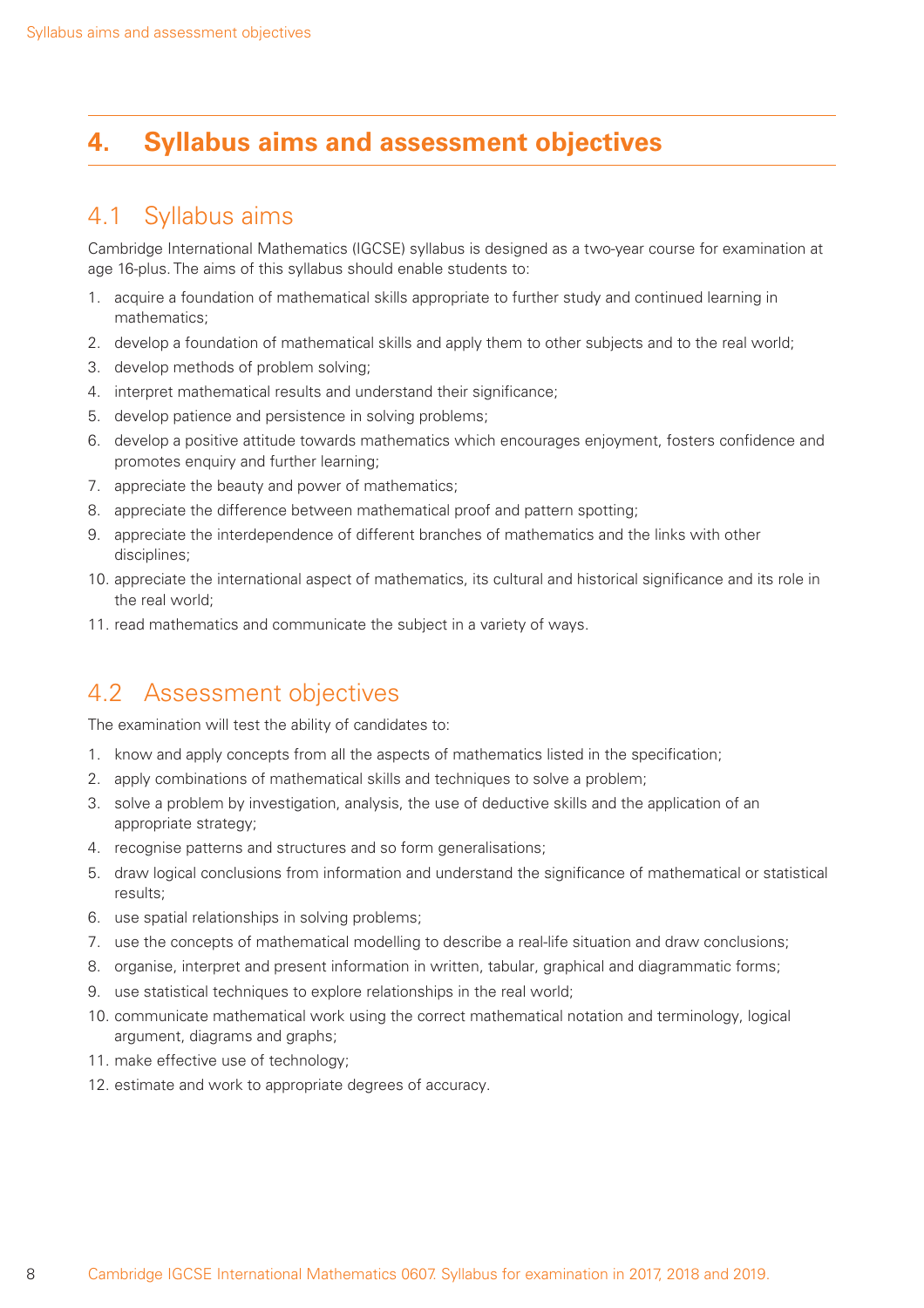## 4.3 Graphics calculator requirements

Candidates should be able to do the following using a graphics calculator:

- sketch a graph;
- produce a table of values for a function;
- find zeros and local maxima or minima of a function;
- find the intersection point of two graphs;
- find mean, median, quartiles;
- find the linear regression equation.

Other existing in-built applications should not be used and will gain no credit.

Calculators with symbolic algebraic logic are not permitted.

Any other applications and programs from external sources are not permitted.

## 4.4 Problem-solving requirements

Candidates should be able to:

- select the mathematics and information to model a situation;
- select the appropriate tools, including ICT, to use in a situation;
- apply appropriate methods and techniques to analyse a situation;
- interpret and communicate the results of the analysis.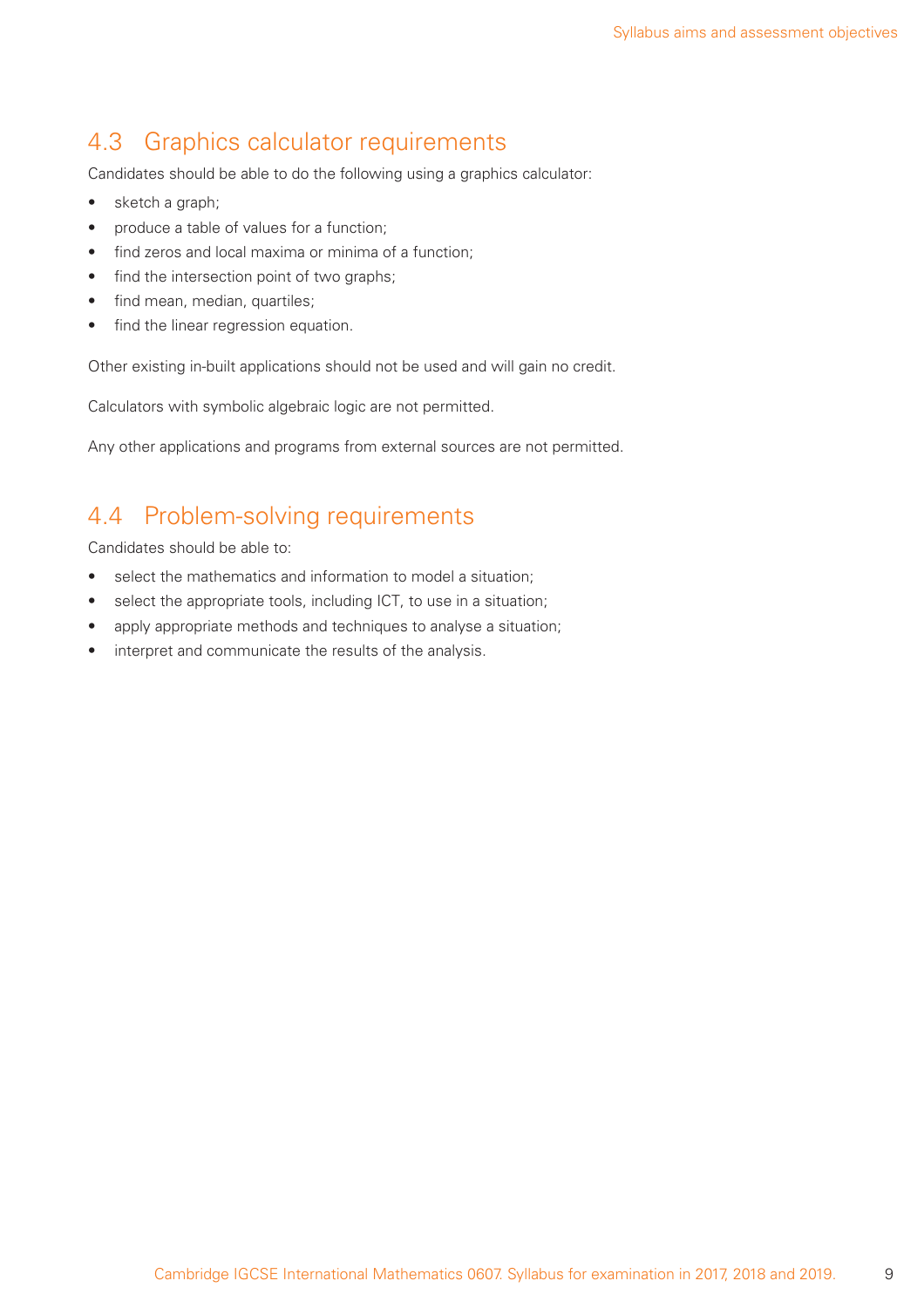# **5. Syllabus content (core and extended)**

Candidates may follow either the Core Curriculum or the Extended Curriculum.

| 1    | Number - Core curriculum                                                                                                                                                                        | <b>Notes</b>                                                                   | <b>Link within</b><br>syllabus |
|------|-------------------------------------------------------------------------------------------------------------------------------------------------------------------------------------------------|--------------------------------------------------------------------------------|--------------------------------|
| 1.1  | Vocabulary and notation for different sets of numbers:<br>natural numbers ℕ, primes, squares, cubes, integers ℤ,<br>rational numbers Q, irrational numbers, real numbers R,<br>triangle numbers | $\mathbb{N} = \{0, 1, 2, \ldots\}$                                             |                                |
| 1.2  | Use of the four operations and brackets                                                                                                                                                         |                                                                                |                                |
| 1.3  | Highest common factor, lowest common multiple                                                                                                                                                   |                                                                                |                                |
| 1.4  | Calculation of powers and roots                                                                                                                                                                 |                                                                                |                                |
| 1.5  | Ratio and proportion                                                                                                                                                                            | including use of e.g. map scales                                               | 4.5                            |
| 1.6  |                                                                                                                                                                                                 |                                                                                |                                |
| 1.7  | Equivalences between decimals, fractions, ratios and<br>percentages                                                                                                                             |                                                                                |                                |
| 1.8  | Percentages including applications such as interest and<br>profit                                                                                                                               | excluding reverse percentages<br>includes both simple and<br>compound interest |                                |
| 1.9  | Meaning of exponents (powers, indices) in $\mathbb Z$<br>Standard Form $ax 10^n$ where $1 \le a < 10$ and $n \in \mathbb{Z}$<br>Rules for exponents                                             |                                                                                |                                |
| 1.10 |                                                                                                                                                                                                 |                                                                                |                                |
| 1.11 | Estimating, rounding, decimal places and significant<br>figures                                                                                                                                 |                                                                                |                                |
| 1.12 | Calculations involving time: second (s), minutes (min),<br>hours (h), days, months, years including the relation<br>between consecutive units                                                   | 1 year = $365$ days                                                            |                                |
| 1.13 | Problems involving speed, distance and time problems                                                                                                                                            |                                                                                |                                |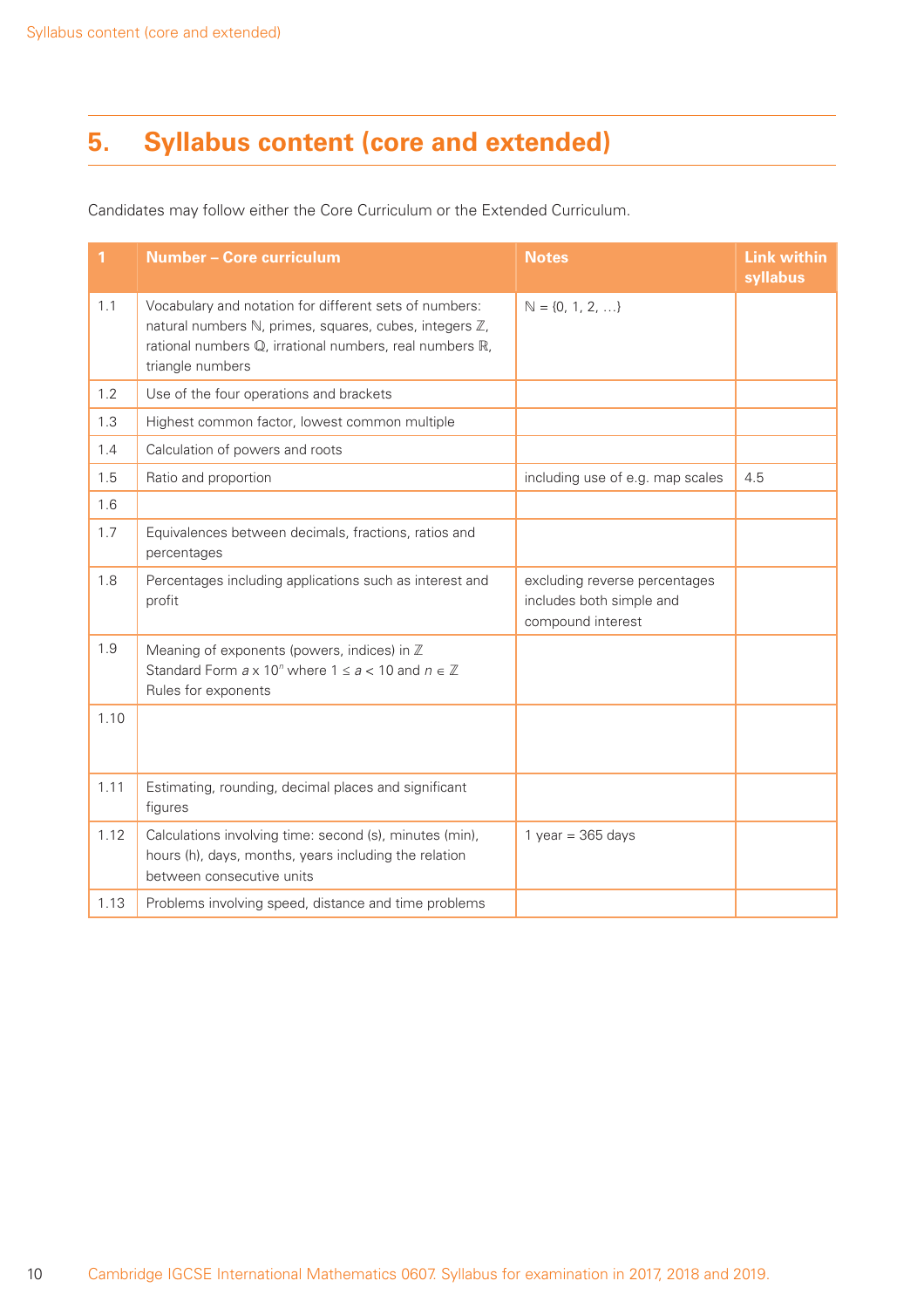| 1    | <b>Number - Extended curriculum</b>                                                                                                                                                             | <b>Notes</b>                                                          | <b>Link within</b><br>syllabus |
|------|-------------------------------------------------------------------------------------------------------------------------------------------------------------------------------------------------|-----------------------------------------------------------------------|--------------------------------|
| 1.1  | Vocabulary and notation for different sets of numbers:<br>natural numbers ℕ, primes, squares, cubes, integers ℤ,<br>rational numbers Q, irrational numbers, real numbers R,<br>triangle numbers | $\mathbb{N} = \{0, 1, 2, \ldots\}$                                    |                                |
| 1.2  | Use of the four operations and brackets                                                                                                                                                         |                                                                       |                                |
| 1.3  | Highest common factor, lowest common multiple                                                                                                                                                   |                                                                       |                                |
| 1.4  | Calculation of powers and roots                                                                                                                                                                 |                                                                       |                                |
| 1.5  | Ratio and proportion                                                                                                                                                                            | including use of e.g. map scales                                      | 4.5                            |
| 1.6  | Absolute value $ x $                                                                                                                                                                            |                                                                       |                                |
| 1.7  | Equivalences between decimals, fractions, ratios and<br>percentages                                                                                                                             |                                                                       |                                |
| 1.8  | Percentages including applications such as interest and<br>profit                                                                                                                               | includes both simple and<br>compound interest<br>includes percentiles | 3.2<br>11.7                    |
| 1.9  | Meaning of exponents (powers, indices) in Q<br>Standard Form $a \times 10^n$ where $1 \le a < 10$ and $n \in \mathbb{Z}$<br>Rules for exponents                                                 |                                                                       |                                |
| 1.10 | Surds (radicals), simplification of square root expressions<br>Rationalisation of the denominator                                                                                               | e.g. $\frac{1}{\sqrt{3}-1}$                                           |                                |
| 1.11 | Estimating, rounding, decimal places and significant<br>figures                                                                                                                                 |                                                                       |                                |
| 1.12 | Calculations involving time: second (s), minutes (min),<br>hours (h), days, months, years including the relation<br>between consecutive units                                                   | 1 year = $365$ days                                                   |                                |
| 1.13 | Problems involving speed, distance and time problems                                                                                                                                            |                                                                       |                                |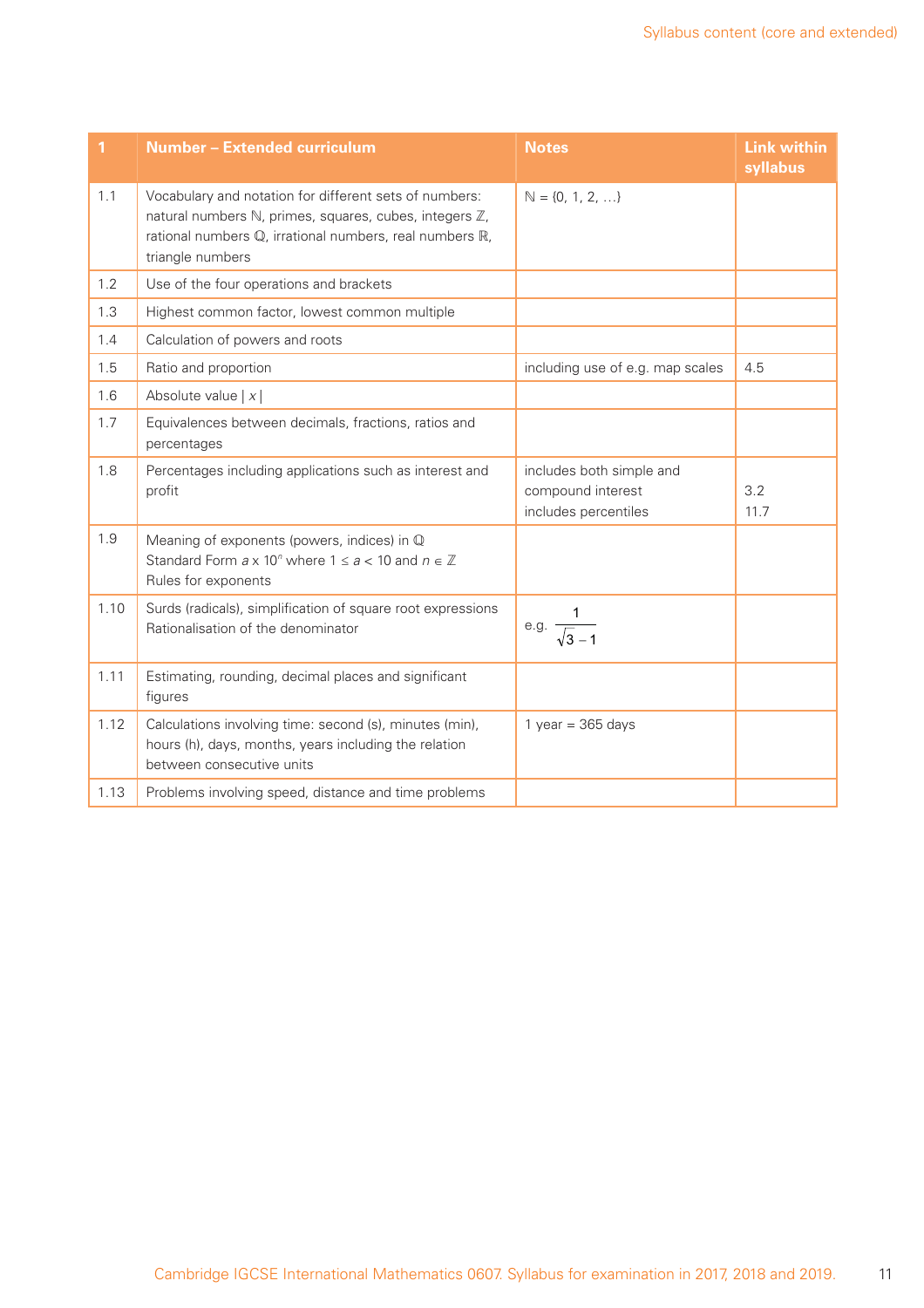| $\overline{2}$ | Algebra - Core curriculum                                                                                                                                                                    | <b>Notes</b>                          | <b>Link within</b><br>syllabus |
|----------------|----------------------------------------------------------------------------------------------------------------------------------------------------------------------------------------------|---------------------------------------|--------------------------------|
| 2.1            | Writing, showing and interpretation of inequalities,<br>including those on the real number line                                                                                              |                                       | 9.2                            |
| 2.2            | Solution of simple linear inequalities                                                                                                                                                       |                                       |                                |
| 2.3            | Solution of linear equations                                                                                                                                                                 |                                       |                                |
| 2.4            | Simple indices - multiplying and dividing                                                                                                                                                    | e.g. $8x^5 \div 2x^3$                 |                                |
| 2.5            | Derivation, rearrangement and evaluation of simple<br>formulae                                                                                                                               |                                       |                                |
| 2.6            | Solution of simultaneous linear equations in two variables                                                                                                                                   |                                       |                                |
| 2.7            | Expansion of brackets                                                                                                                                                                        | including e.g. $(x-5)(2x+1)$          |                                |
| 2.8            | Factorisation: common factor only                                                                                                                                                            | e.g. $6x^2 + 9x = 3x(2x + 3)$         |                                |
| 2.9            | Algebraic fractions:                                                                                                                                                                         |                                       |                                |
|                | simplification                                                                                                                                                                               | e.g. $\frac{2x^2}{6x}$                |                                |
|                | addition or subtraction of fractions with integer<br>denominators                                                                                                                            | e.g. $\frac{2x}{3} - \frac{y}{5}$     |                                |
|                | multiplication or division of two simple fractions                                                                                                                                           | e.g. $\frac{p}{q} \div \frac{2t}{3q}$ |                                |
| 2.10           |                                                                                                                                                                                              |                                       |                                |
| 2.11           | Use of a graphics calculator to solve equations, including<br>those which may be unfamiliar                                                                                                  | e.g. $2^{x} = x^{2}$                  | 3.6                            |
| 2.12           | Continuation of a sequence of numbers or patterns<br>Determination of the nth term<br>Use of a difference method to find the formula for a linear<br>sequence or a simple quadratic sequence |                                       |                                |
| 2.13           |                                                                                                                                                                                              |                                       |                                |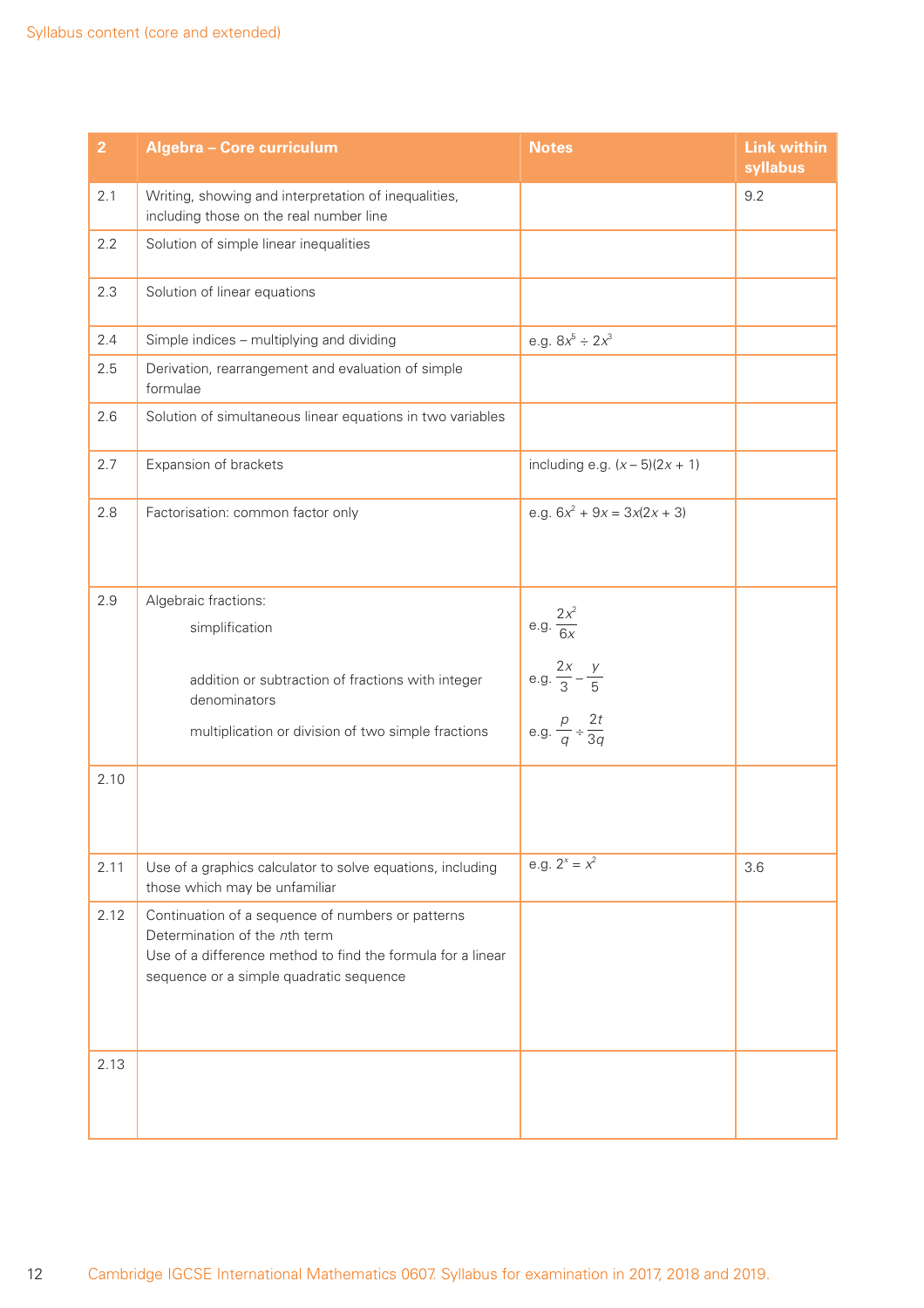| $\overline{2}$ | Algebra - Extended curriculum                                                                                                                                                                                                                                                                   | <b>Notes</b>                                                                                                                                                       | <b>Link within</b><br>syllabus |
|----------------|-------------------------------------------------------------------------------------------------------------------------------------------------------------------------------------------------------------------------------------------------------------------------------------------------|--------------------------------------------------------------------------------------------------------------------------------------------------------------------|--------------------------------|
| 2.1            | Writing, showing and interpretation of inequalities,<br>including those on the real number line                                                                                                                                                                                                 |                                                                                                                                                                    | 9.2                            |
| 2.2            | Solution of linear and quadratic inequalities<br>Solution of inequalities using a graphics calculator                                                                                                                                                                                           | e.g. $2x^2 + 5x - 3 < 0$                                                                                                                                           |                                |
| 2.3            | Solution of linear equations including those with<br>fractional expressions                                                                                                                                                                                                                     |                                                                                                                                                                    |                                |
| 2.4            | Indices                                                                                                                                                                                                                                                                                         |                                                                                                                                                                    |                                |
| 2.5            | Derivation, rearrangement and evaluation of formulae                                                                                                                                                                                                                                            |                                                                                                                                                                    |                                |
| 2.6            | Solution of simultaneous linear equations in two<br>variables                                                                                                                                                                                                                                   |                                                                                                                                                                    |                                |
| 2.7            | Expansion of brackets, including the square of a<br>binomial                                                                                                                                                                                                                                    |                                                                                                                                                                    |                                |
| 2.8            | Factorisation: common factor<br>difference of squares<br>trinomial<br>four term                                                                                                                                                                                                                 | e.g. $6x^2 + 9x = 3x(2x + 3)$<br>e.g. $9x^2 - 16y^2 = (3x - 4y)(3x + 4y)$<br>e.g. $6x^2 + 11x - 10 = (3x - 2)(2x + 5)$<br>e.g. $xy - 3x + 2y - 6 = (x + 2)(y - 3)$ |                                |
| 2.9            | Algebraic fractions:<br>simplification, including use of factorisation<br>addition or subtraction of fractions with linear<br>denominators<br>multiplication or division and simplification of two<br>fractions                                                                                 |                                                                                                                                                                    |                                |
| 2.10           | Solution of quadratic equations:<br>by factorisation<br>using a graphics calculator<br>using the quadratic formula                                                                                                                                                                              | formula given                                                                                                                                                      | 3.6                            |
| 2.11           | Use of a graphics calculator to solve equations,<br>including those which may be unfamiliar                                                                                                                                                                                                     | e.g. $2x - 1 = 1/x^3$                                                                                                                                              | 3.6                            |
| 2.12           | Continuation of a sequence of numbers or patterns<br>Determination of the nth term<br>Use of a difference method to find the formula for<br>a linear sequence, a quadratic sequence or a cubic<br>sequence<br>Identification of a simple geometric sequence and<br>determination of its formula |                                                                                                                                                                    |                                |
| 2.13           | Direct variation (proportion) $y \propto x$ , $y \propto x^2$ , $y \propto x^3$ ,<br>$y \propto \sqrt{x}$<br>Inverse variation $y \propto 1/x$ , $y \propto 1/x^2$ , $y \propto 1/\sqrt{x}$<br>Best variation model for given data                                                              |                                                                                                                                                                    | modelling                      |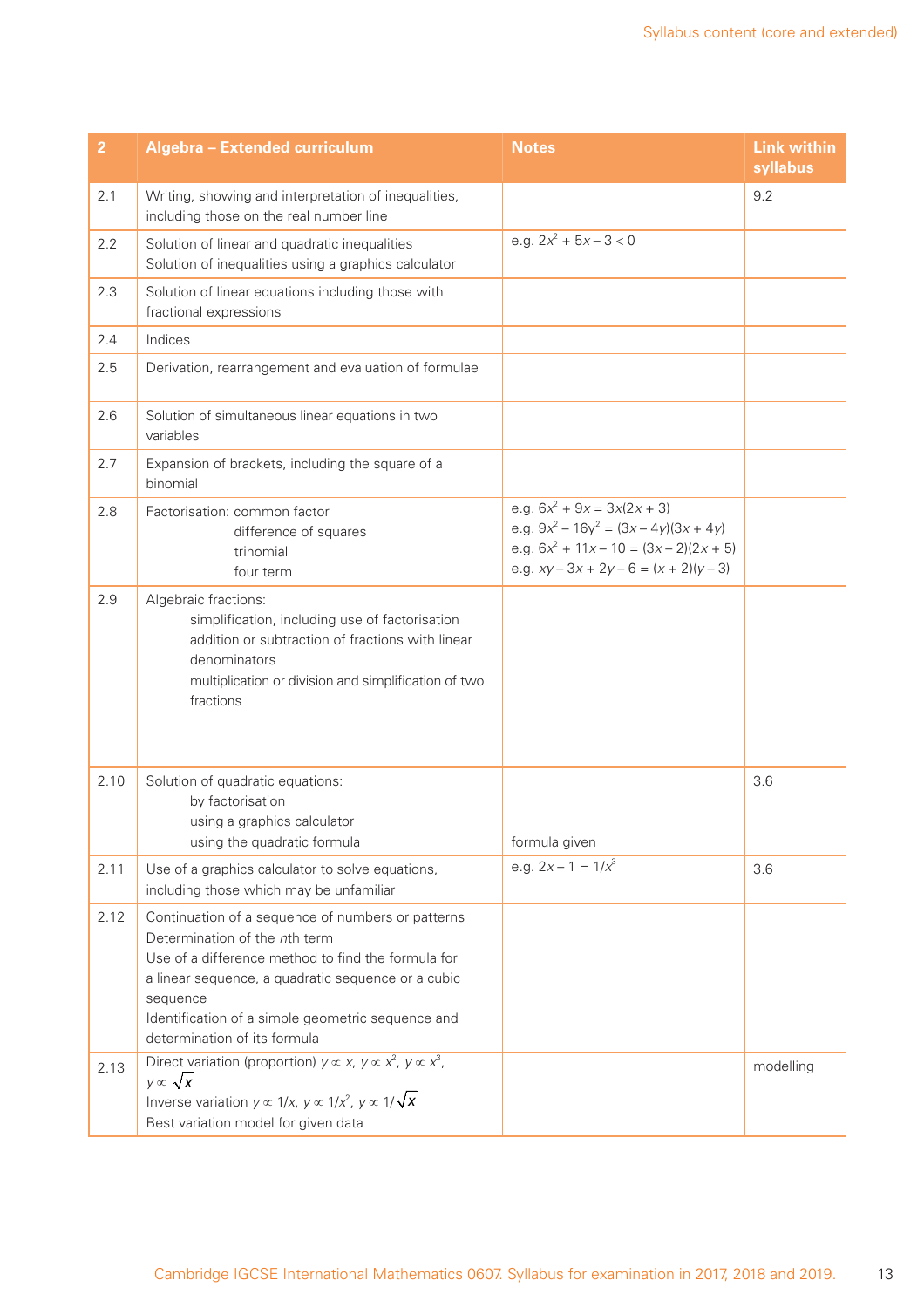| 3    | <b>Functions - Core curriculum</b>                                                                                                                                                        | <b>Notes</b>                                                                                          | <b>Link within</b><br>syllabus |
|------|-------------------------------------------------------------------------------------------------------------------------------------------------------------------------------------------|-------------------------------------------------------------------------------------------------------|--------------------------------|
| 3.1  | Notation<br>Domain and range<br>Mapping diagrams                                                                                                                                          | domain is R unless stated<br>otherwise                                                                |                                |
| 3.2  |                                                                                                                                                                                           |                                                                                                       |                                |
| 3.3  |                                                                                                                                                                                           |                                                                                                       |                                |
| 3.4  |                                                                                                                                                                                           |                                                                                                       |                                |
| 3.5  | Understanding of the concept of asymptotes and graphical<br>identification of simple examples parallel to the axes                                                                        |                                                                                                       |                                |
| 3.6  | Use of a graphics calculator to:<br>sketch the graph of a function<br>produce a table of values<br>find zeros, local maxima or minima<br>find the intersection of the graphs of functions | including unfamiliar functions<br>not mentioned explicitly in this<br>syllabus<br>vertex of quadratic | 2.11                           |
| 3.7  |                                                                                                                                                                                           |                                                                                                       |                                |
| 3.8  | Description and identification, using the language of<br>transformations, of the changes to the graph of $y = f(x)$<br>when $y = f(x) + k$ , $y = f(x + k)$                               | $k$ an integer                                                                                        | 5.4                            |
| 3.9  |                                                                                                                                                                                           |                                                                                                       |                                |
| 3.10 |                                                                                                                                                                                           |                                                                                                       |                                |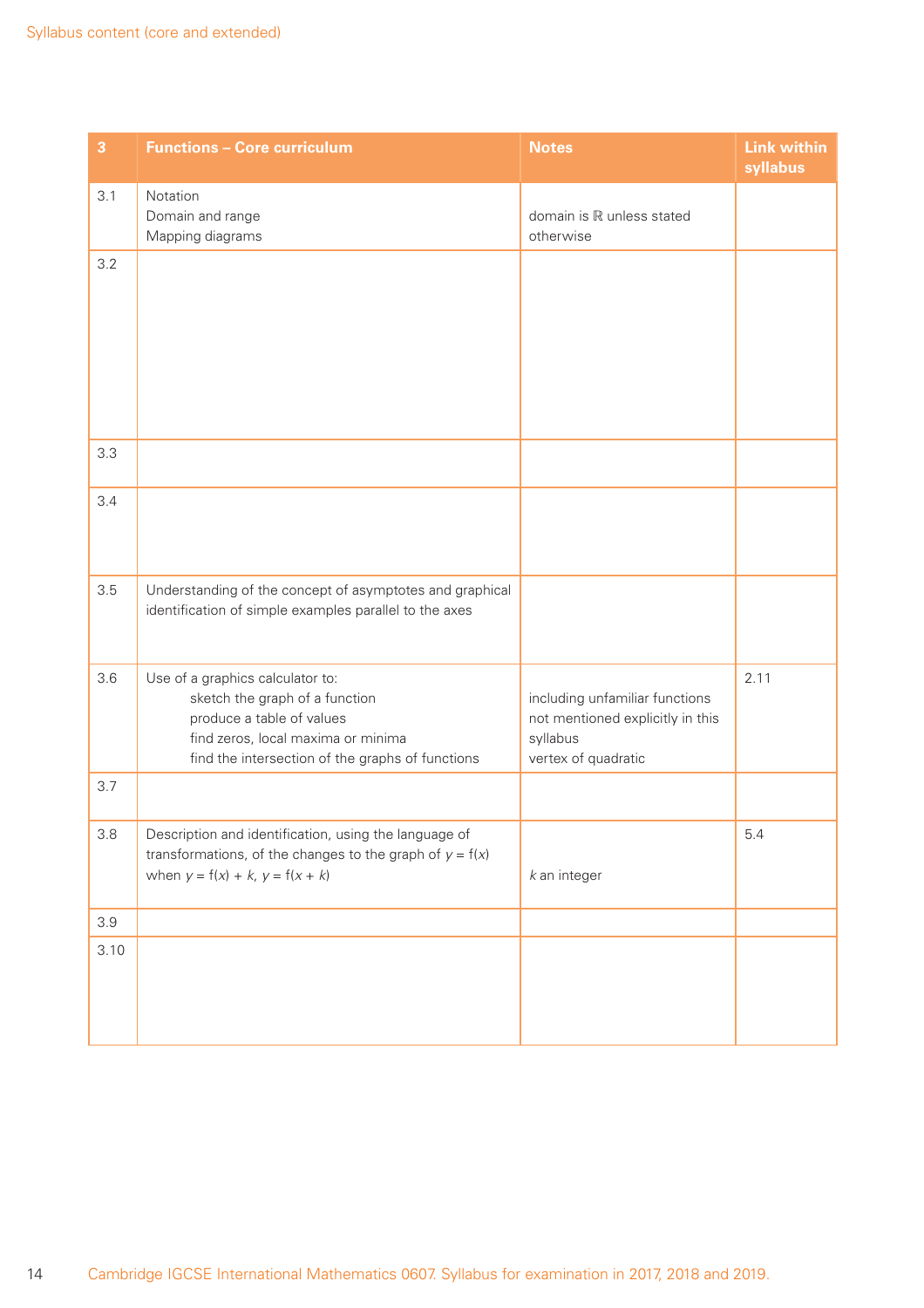| 3    | <b>Functions - Extended curriculum</b>                                                                                                                                                                                       | <b>Notes</b>                                                                                                                          | <b>Link within</b><br>syllabus |
|------|------------------------------------------------------------------------------------------------------------------------------------------------------------------------------------------------------------------------------|---------------------------------------------------------------------------------------------------------------------------------------|--------------------------------|
| 3.1  | Notation<br>Domain and range<br>Mapping diagrams                                                                                                                                                                             | domain is R unless stated<br>otherwise                                                                                                |                                |
| 3.2  | Recognition of the following function types from the<br>shape of their graphs:<br>$f(x) = ax + b$<br>linear<br>$f(x) = ax^2 + bx + c$<br>quadratic<br>$f(x) = ax^3 + bx^2 + cx + d$<br>cubic<br>reciprocal<br>$f(x) = a/x$   | some of a, b, c or d may be 0                                                                                                         | modelling<br>7.6<br>7.8        |
|      | $f(x) = a^x$ with $0 < a < 1$ or $a > 1$<br>exponential<br>absolute value<br>$f(x) =  ax + b $<br>trigonometric<br>$f(x) = a\sin(bx)$ ; $a\cos(bx)$ ; $\tan x$                                                               | compound interest<br>including period and amplitude                                                                                   | 1.8<br>8.8                     |
| 3.3  | Determination of at most two of $a$ , $b$ , $c$ or $d$ in simple<br>cases of 3.2                                                                                                                                             |                                                                                                                                       | modelling                      |
| 3.4  | Finding the quadratic function given<br>vertex and another point,<br>x-intercepts and a point,<br>vertex or x-intercepts with $a = 1$ .                                                                                      | $y = a(x - h)^2 + k$ has a vertex<br>of $(h, k)$                                                                                      |                                |
| 3.5  | Understanding of the concept of asymptotes and graphical<br>identification of examples                                                                                                                                       | e.g. $f(x) = \tan x$ asymptotes at<br>90°, 270° etc.<br>excludes algebraic derivation of<br>asymptotes<br>includes oblique asymptotes |                                |
| 3.6  | Use of a graphics calculator to:<br>sketch the graph of a function<br>produce a table of values<br>find zeros, local maxima or minima<br>find the intersection of the graphs of functions                                    | including unfamiliar functions<br>not mentioned explicitly in this<br>syllabus<br>vertex of quadratic                                 | 2.11<br>2.10                   |
| 3.7  | Simplify expressions such as $f(g(x))$ where $g(x)$ is a linear<br>expression                                                                                                                                                |                                                                                                                                       |                                |
| 3.8  | Description and identification, using the language of<br>transformations, of the changes to the graph of<br>$y = f(x)$ when $y = f(x) + k$ , $y = k f(x)$ , $y = f(x + k)$                                                   | $k$ an integer                                                                                                                        | 5.4                            |
| 3.9  | Inverse function f <sup>-1</sup>                                                                                                                                                                                             |                                                                                                                                       | 5.5                            |
| 3.10 | Logarithmic function as the inverse of the exponential<br>function<br>$y = a^x$ equivalent to $x = log_a y$<br>Rules for logarithms corresponding to rules for exponents<br>Solution to $a^x = b$ as $x = \log b / \log a$ . |                                                                                                                                       |                                |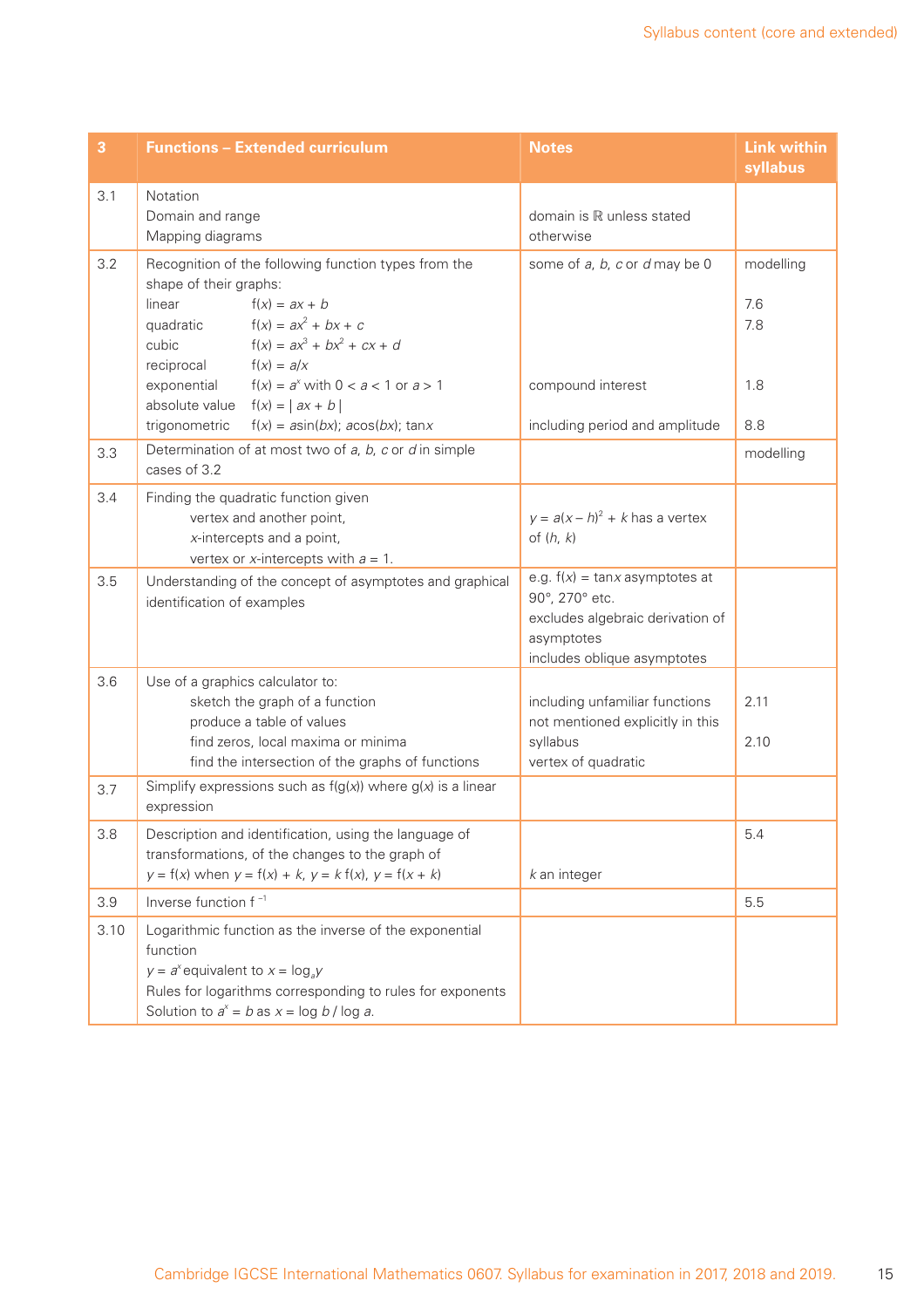| 4   | <b>Geometry - Core curriculum</b>                                                                                                                                                                                                                                                                         | <b>Notes</b>                | <b>Link within</b><br>syllabus |
|-----|-----------------------------------------------------------------------------------------------------------------------------------------------------------------------------------------------------------------------------------------------------------------------------------------------------------|-----------------------------|--------------------------------|
| 4.1 | Use and interpret the geometrical terms:<br>acute, obtuse, right angle, reflex, parallel, perpendicular,<br>congruent, similar<br>Use and interpret vocabulary of triangles, quadrilaterals,<br>polygons and simple solid figures                                                                         |                             |                                |
| 4.2 | Line and rotational symmetry                                                                                                                                                                                                                                                                              |                             | 7.8                            |
| 4.3 | Angle measurement in degrees                                                                                                                                                                                                                                                                              |                             |                                |
| 4.4 | Angles round a point<br>Angles on a straight line and intersecting straight lines<br>Vertically opposite angles<br>Alternate and corresponding angles on parallel lines<br>Angle sum of a triangle, quadrilateral and polygons<br>Interior and exterior angles of a polygon<br>Angles of regular polygons |                             |                                |
| 4.5 | Similarity<br>Calculation of lengths of similar figures                                                                                                                                                                                                                                                   |                             | 1.5                            |
| 4.6 | Pythagoras' Theorem in two dimensions<br>Including:<br>chord length<br>distance of a chord from the centre of a circle<br>distances on a grid                                                                                                                                                             |                             | 7.2                            |
| 4.7 | Use and interpret vocabulary of circles<br>Properties of circles<br>tangent perpendicular to radius at the point of contact<br>tangents from a point<br>angle in a semicircle                                                                                                                             | includes sector and segment |                                |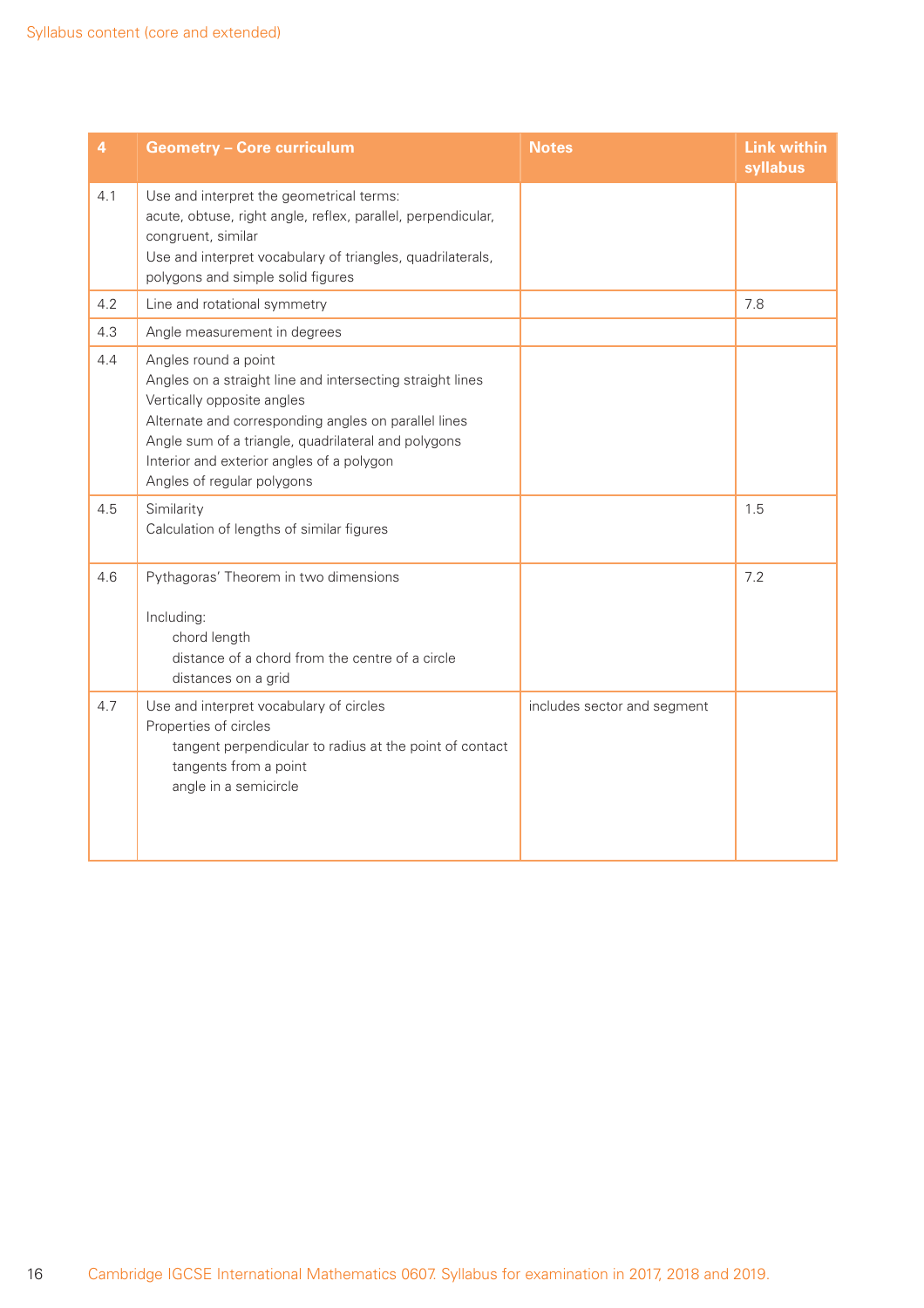| 4   | <b>Geometry - Extended curriculum</b>                                                                                                                                                                                                                                                                     | <b>Notes</b>                | <b>Link within</b><br>syllabus |
|-----|-----------------------------------------------------------------------------------------------------------------------------------------------------------------------------------------------------------------------------------------------------------------------------------------------------------|-----------------------------|--------------------------------|
| 4.1 | Use and interpret the geometrical terms:<br>acute, obtuse, right angle, reflex, parallel, perpendicular,<br>congruent, similar<br>Use and interpret vocabulary of triangles, quadrilaterals,<br>polygons and simple solid figures                                                                         |                             |                                |
| 4.2 | Line and rotational symmetry                                                                                                                                                                                                                                                                              |                             | 7.8                            |
| 4.3 | Angle measurement in degrees                                                                                                                                                                                                                                                                              |                             |                                |
| 4.4 | Angles round a point<br>Angles on a straight line and intersecting straight lines<br>Vertically opposite angles<br>Alternate and corresponding angles on parallel lines<br>Angle sum of a triangle, quadrilateral and polygons<br>Interior and exterior angles of a polygon<br>Angles of regular polygons |                             |                                |
| 4.5 | Similarity<br>Calculation of lengths of similar figures<br>Use of area and volume scale factors                                                                                                                                                                                                           |                             | 1.5                            |
| 4.6 | Pythagoras' Theorem and its converse in two and three<br>dimensions<br>Including:<br>chord length<br>distance of a chord from the centre of a circle<br>distances on a grid                                                                                                                               |                             | 5.3<br>7.2                     |
| 4.7 | Use and interpret vocabulary of circles<br>Properties of circles:<br>tangent perpendicular to radius at the point of contact<br>tangents from a point<br>angle in a semicircle<br>angles at the centre and at the circumference on the<br>same arc<br>cyclic quadrilateral                                | includes sector and segment |                                |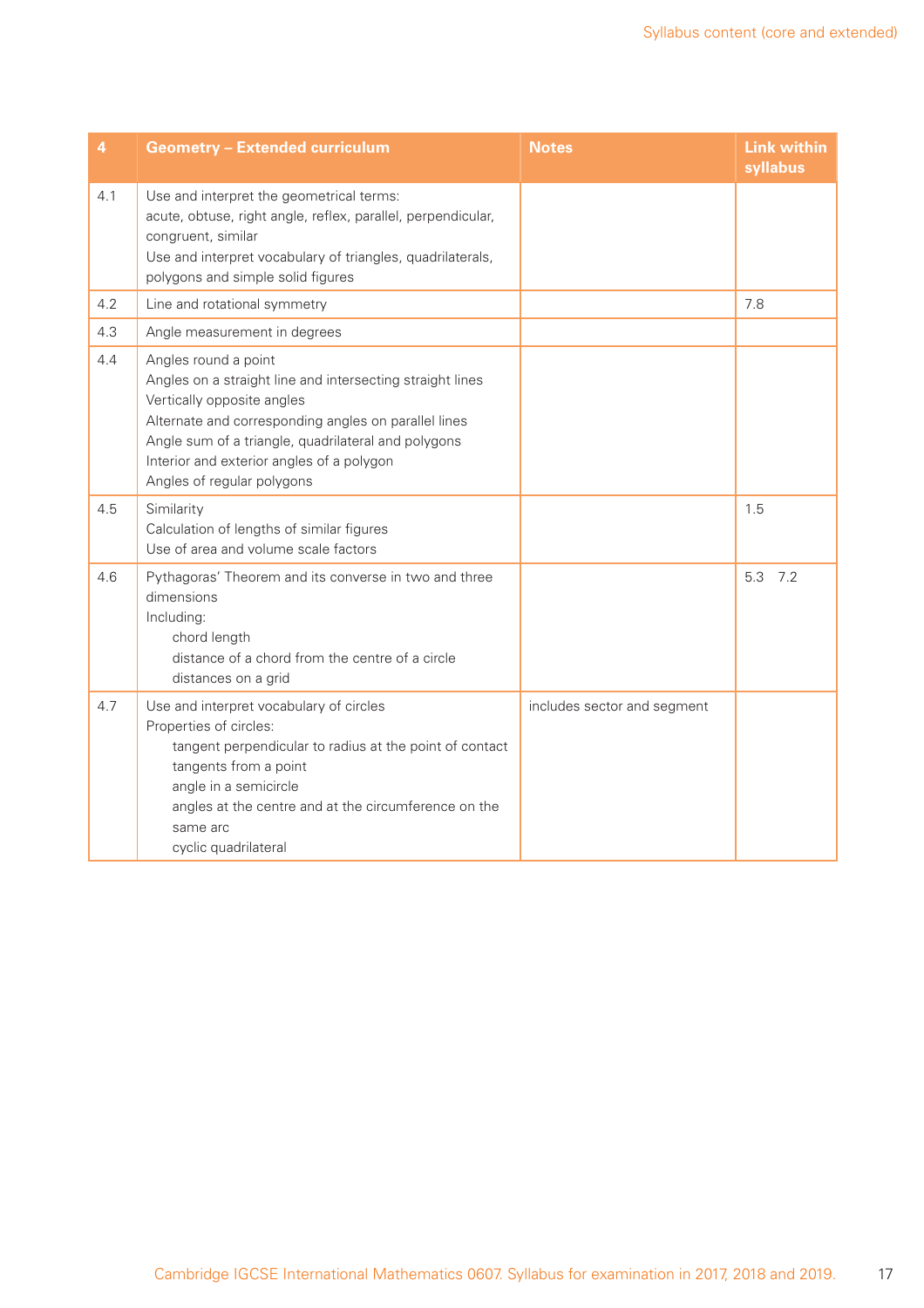| 5   | Transformations in two dimensions -<br><b>Core Curriculum</b>                                                                                                      | <b>Notes</b>                                                                                                                          | <b>Link within</b><br>syllabus |
|-----|--------------------------------------------------------------------------------------------------------------------------------------------------------------------|---------------------------------------------------------------------------------------------------------------------------------------|--------------------------------|
| 5.1 | Notation:                                                                                                                                                          |                                                                                                                                       |                                |
|     | Directed line segment AB;                                                                                                                                          |                                                                                                                                       |                                |
|     | component form $\begin{pmatrix} x \\ y \end{pmatrix}$                                                                                                              |                                                                                                                                       |                                |
| 5.2 |                                                                                                                                                                    |                                                                                                                                       |                                |
| 5.3 |                                                                                                                                                                    |                                                                                                                                       |                                |
| 5.4 | Transformations on the Cartesian plane:<br>translation, reflection, rotation, enlargement<br>(reduction)<br>Description of a translation using the notation in 5.1 |                                                                                                                                       | 3.8                            |
| 5.5 |                                                                                                                                                                    |                                                                                                                                       |                                |
| 5.6 |                                                                                                                                                                    |                                                                                                                                       |                                |
| 6   | <b>Mensuration - Core curriculum</b>                                                                                                                               | <b>Notes</b>                                                                                                                          | <b>Link within</b><br>syllabus |
| 6.1 | Units: mm, cm, m, km<br>$mm2$ , cm <sup>2</sup> , m <sup>2</sup> , ha, km <sup>2</sup><br>$mm3$ , cm <sup>3</sup> , m <sup>3</sup><br>ml, cl, l,<br>g, kg, t       | convert between units                                                                                                                 |                                |
| 6.2 | Perimeter and area of rectangle, triangle and compound<br>shapes derived from these.                                                                               | formula given for area of<br>triangle                                                                                                 | 4.1                            |
| 6.3 | Circumference and area of a circle<br>Arc length and area of sector                                                                                                | formulae given for<br>circumference and area of a<br>circle                                                                           |                                |
| 6.4 | Surface area and volume of prism and pyramid<br>(in particular, cuboid, cylinder and cone)<br>Surface area and volume of sphere and hemisphere                     | formulae given for curved<br>surface areas of cylinder, cone<br>and sphere; volume of pyramid,<br>cone, cylinder, prism and<br>sphere |                                |
| 6.5 | Areas and volumes of compound shapes                                                                                                                               | simple cases only                                                                                                                     |                                |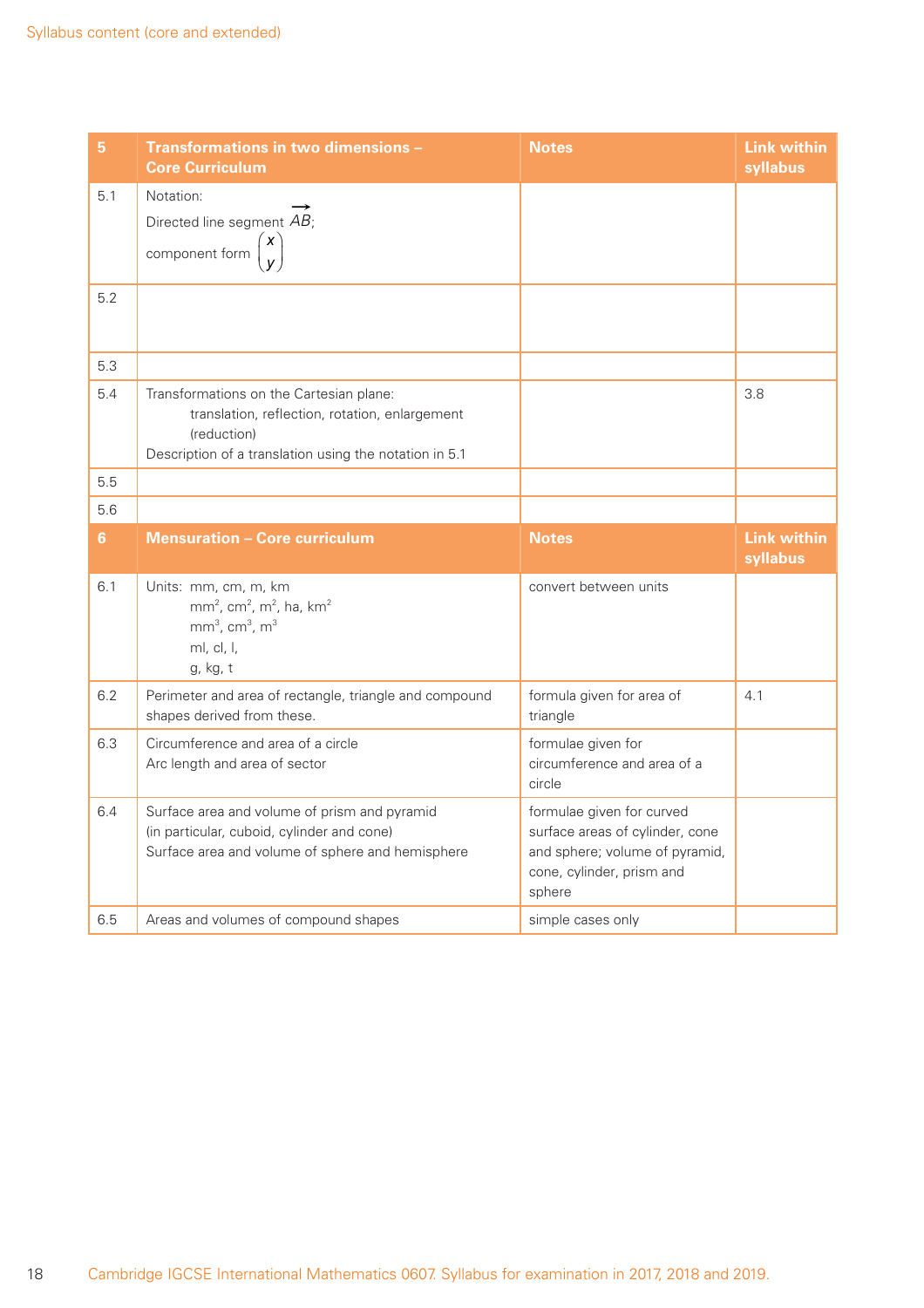| 5.  | Transformations and vectors in two dimensions -<br><b>Extended curriculum</b>                                                                                | <b>Notes</b>                                                                                                                 | <b>Link within</b><br>syllabus |
|-----|--------------------------------------------------------------------------------------------------------------------------------------------------------------|------------------------------------------------------------------------------------------------------------------------------|--------------------------------|
| 5.1 | Notation:                                                                                                                                                    |                                                                                                                              |                                |
|     | Vector a; directed line segment AB;                                                                                                                          |                                                                                                                              |                                |
|     | $\begin{pmatrix} x \\ v \end{pmatrix}$<br>component form                                                                                                     |                                                                                                                              |                                |
| 5.2 | Addition and subtraction of vectors                                                                                                                          |                                                                                                                              |                                |
|     | Negative of a vector<br>Multiplication of a vector by a scalar                                                                                               |                                                                                                                              |                                |
| 5.3 | Magnitude   a                                                                                                                                                |                                                                                                                              | 4.6<br>7.2                     |
| 5.4 | Transformations on the Cartesian plane:<br>translation, reflection, rotation, enlargement<br>(reduction), stretch                                            |                                                                                                                              | 3.8                            |
|     | Description of a translation using the notation in 5.1                                                                                                       |                                                                                                                              |                                |
| 5.5 | Inverse of a transformation                                                                                                                                  |                                                                                                                              | 3.9                            |
| 5.6 | Combined transformations                                                                                                                                     |                                                                                                                              |                                |
| 6   | <b>Mensuration - Extended curriculum</b>                                                                                                                     | <b>Notes</b>                                                                                                                 | <b>Link within</b><br>syllabus |
| 6.1 | Units: mm, cm, m, km<br>$mm2$ , cm <sup>2</sup> , m <sup>2</sup> , ha, km <sup>2</sup><br>$mm3$ , cm <sup>3</sup> , m <sup>3</sup><br>ml, cl, l,<br>g, kg, t | convert between units                                                                                                        |                                |
| 6.2 | Perimeter and area of rectangle, triangle and compound<br>shapes derived from these                                                                          |                                                                                                                              | 4.1                            |
| 6.3 | Circumference and area of a circle<br>Arc length and area of sector                                                                                          |                                                                                                                              |                                |
| 6.4 | Surface area and volume of prism and pyramid<br>(in particular, cuboid, cylinder and cone)<br>Surface area and volume of sphere and hemisphere               | formulae given for curved<br>surface areas of cylinder, cone<br>and sphere; volume of pyramid,<br>cone, cylinder, and sphere |                                |
| 6.5 | Areas and volumes of compound shapes                                                                                                                         |                                                                                                                              |                                |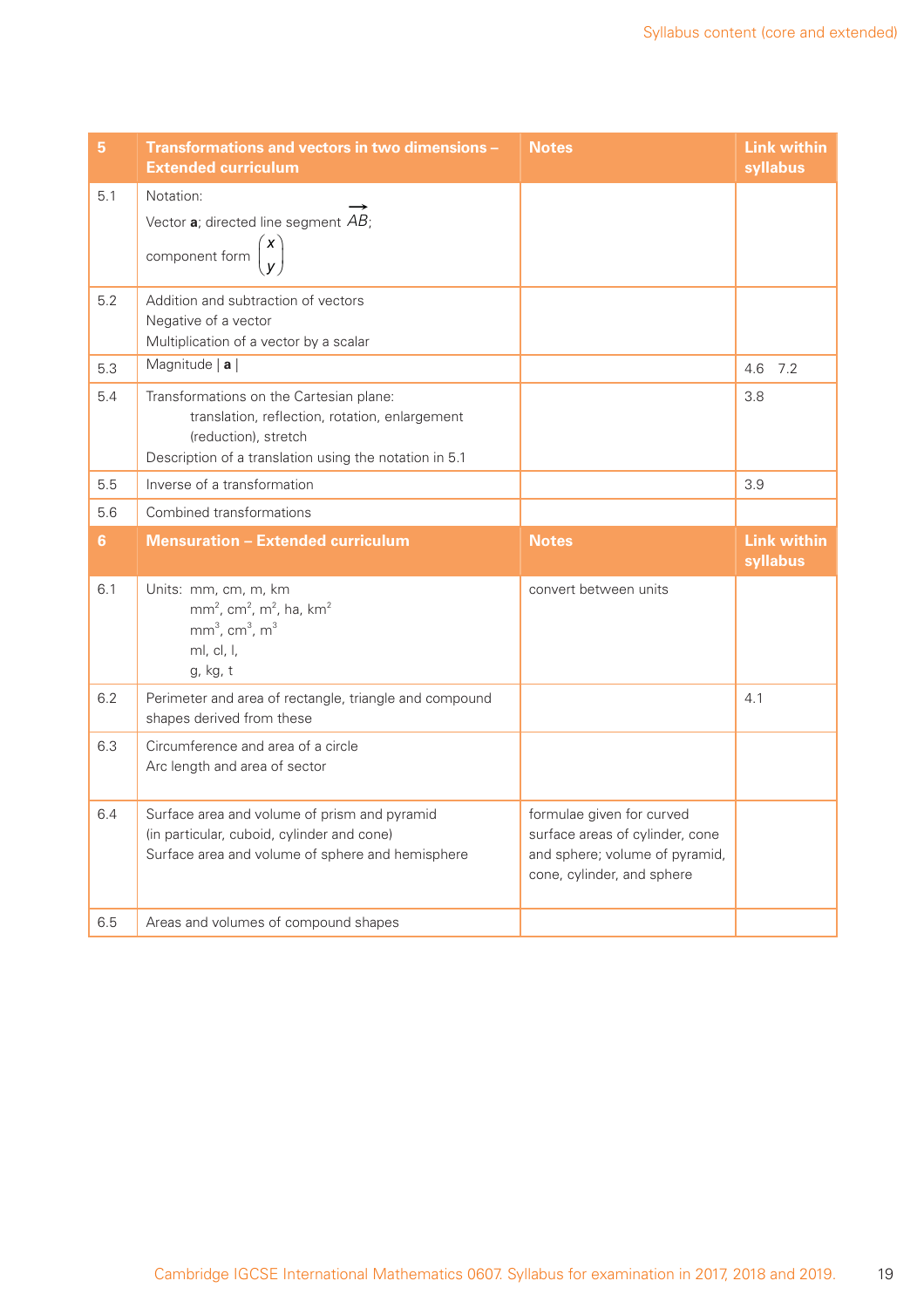| $\overline{7}$ | Co-ordinate geometry - Core curriculum                                                                                                                                                                                                                                                            | <b>Notes</b> | <b>Link within</b><br>syllabus |
|----------------|---------------------------------------------------------------------------------------------------------------------------------------------------------------------------------------------------------------------------------------------------------------------------------------------------|--------------|--------------------------------|
| 7.1            | Plotting of points and reading from a graph in the Cartesian<br>plane                                                                                                                                                                                                                             |              | 11.1                           |
| 7.2            | Distance between two points                                                                                                                                                                                                                                                                       |              | 4.6                            |
| 7.3            | Midpoint of a line segment                                                                                                                                                                                                                                                                        |              |                                |
| 7.4            | Gradient of a line segment                                                                                                                                                                                                                                                                        |              |                                |
| 7.5            | Gradient of parallel lines                                                                                                                                                                                                                                                                        |              |                                |
| 7.6            | Equation of a straight line as $y = mx + c$ or $x = k$                                                                                                                                                                                                                                            |              |                                |
| 7.7            |                                                                                                                                                                                                                                                                                                   |              |                                |
| 7.8            | Symmetry of diagrams or graphs in the Cartesian plane                                                                                                                                                                                                                                             |              | 4.2                            |
| 8              | Trigonometry - Core curriculum                                                                                                                                                                                                                                                                    | <b>Notes</b> | <b>Link within</b><br>syllabus |
| 8.1            | Right-angled triangle trigonometry                                                                                                                                                                                                                                                                |              |                                |
| 8.2            |                                                                                                                                                                                                                                                                                                   |              |                                |
| 8.3            |                                                                                                                                                                                                                                                                                                   |              |                                |
| 8.4            |                                                                                                                                                                                                                                                                                                   |              |                                |
| 8.5            |                                                                                                                                                                                                                                                                                                   |              |                                |
| 8.6            |                                                                                                                                                                                                                                                                                                   |              |                                |
| 8.7            | Applications:<br>three-figure bearings and North, East, South, West<br>problems in two dimensions                                                                                                                                                                                                 |              |                                |
| 8.8            |                                                                                                                                                                                                                                                                                                   |              |                                |
| 9              | <b>Sets - Core curriculum</b>                                                                                                                                                                                                                                                                     | <b>Notes</b> | <b>Link within</b><br>syllabus |
| 9.1            | Notation and meaning for:<br>is an element of $( \in )$ ; is not an element of $( \notin )$ ;<br>is a subset of $(\subseteq)$ ; is a proper subset of $(\subset)$ ;<br>universal set (U), empty set ( $\emptyset$ or { });<br>complement of $A$ , $(A')$ ; number of elements in $A$ , $(n(A))$ . |              |                                |
| 9.2            | Sets in descriptive form $\{x \}$<br>} or as a list                                                                                                                                                                                                                                               |              | 2.1                            |
| 9.3            | Venn diagrams with at most two sets                                                                                                                                                                                                                                                               |              |                                |
| 9.4            | Intersection and union of sets                                                                                                                                                                                                                                                                    |              | 10.6                           |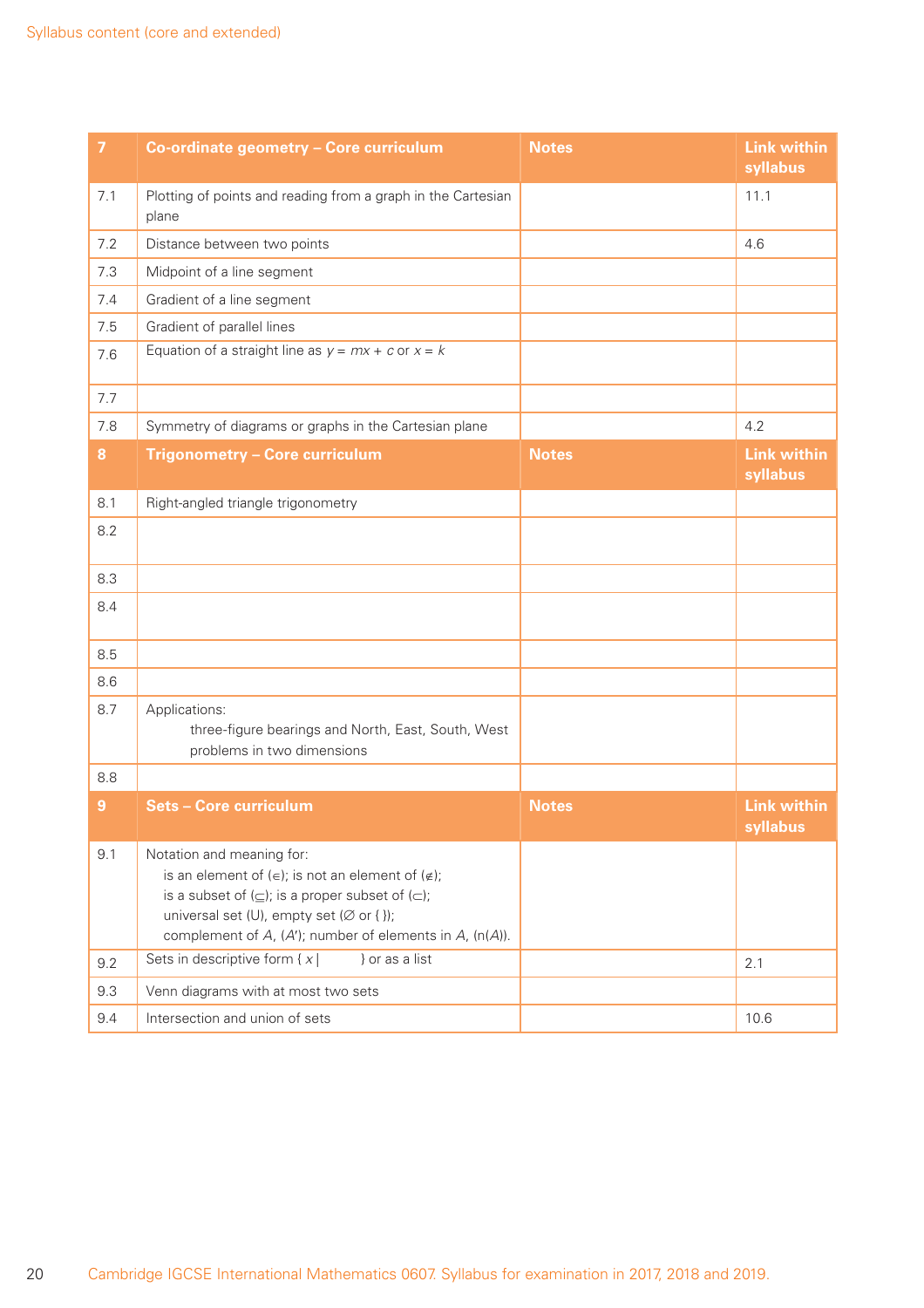| $\overline{7}$ | Co-ordinate geometry - Extended curriculum                                                                                                                                                                                                                                                    | <b>Notes</b>                               | <b>Link within</b><br>syllabus |
|----------------|-----------------------------------------------------------------------------------------------------------------------------------------------------------------------------------------------------------------------------------------------------------------------------------------------|--------------------------------------------|--------------------------------|
| 7.1            | Plotting of points and reading from a graph in the Cartesian<br>plane                                                                                                                                                                                                                         |                                            | 11.1                           |
| 7.2            | Distance between two points                                                                                                                                                                                                                                                                   |                                            | 4.6<br>5.3                     |
| 7.3            | Midpoint of a line segment                                                                                                                                                                                                                                                                    |                                            |                                |
| 7.4            | Gradient of a line segment                                                                                                                                                                                                                                                                    |                                            |                                |
| 7.5            | Gradient of parallel and perpendicular lines                                                                                                                                                                                                                                                  |                                            |                                |
| 7.6            | Equation of a straight line as $y = mx + c$<br>and $ax + by = d(a, b \text{ and } d \text{ integer})$                                                                                                                                                                                         |                                            | 3.2                            |
| 7.7            | Linear inequalities on the Cartesian plane                                                                                                                                                                                                                                                    | shade unwanted regions                     |                                |
| 7.8            | Symmetry of diagrams or graphs in the Cartesian plane                                                                                                                                                                                                                                         |                                            | $3.2$ 4.2                      |
| 8              | <b>Trigonometry - Extended curriculum</b>                                                                                                                                                                                                                                                     | <b>Notes</b>                               | <b>Link within</b><br>syllabus |
| 8.1            | Right-angled triangle trigonometry                                                                                                                                                                                                                                                            |                                            |                                |
| 8.2            | Exact values for the trigonometric ratios of $0^\circ$ , $30^\circ$ , $45^\circ$ ,<br>60°, 90°                                                                                                                                                                                                |                                            |                                |
| 8.3            | Extension to the four quadrants i.e. 0°-360°                                                                                                                                                                                                                                                  |                                            |                                |
| 8.4            | Sine Rule                                                                                                                                                                                                                                                                                     | formula given, ASA<br>SSA (ambiguous case) |                                |
| 8.5            | Cosine Rule                                                                                                                                                                                                                                                                                   | formula given, SAS, SSS                    |                                |
| 8.6            | Area of triangle                                                                                                                                                                                                                                                                              | formula given                              |                                |
| 8.7            | Applications:<br>three-figure bearings and North, East, South, West<br>problems in two and three dimensions                                                                                                                                                                                   |                                            |                                |
| 8.8            | Properties of the graphs of $y = \sin x$ , $y = \cos x$ , $y = \tan x$                                                                                                                                                                                                                        | $x$ in degrees                             | 3.2 3.8                        |
| $\overline{9}$ | <b>Sets - Extended curriculum</b>                                                                                                                                                                                                                                                             | <b>Notes</b>                               | <b>Link within</b><br>syllabus |
| 9.1            | Notation and meaning for:<br>is an element of $(\in)$ ; is not an element of $(\notin)$ ;<br>is a subset of $(\subseteq)$ ; is a proper subset of $(\subset)$ ;<br>universal set (U), empty set ( $\varnothing$ or { });<br>complement of $A$ , $(A')$ ; number of elements in $A$ , $(n(A))$ |                                            |                                |
| 9.2            | Sets in descriptive form $\{x\}$<br>} or as a list                                                                                                                                                                                                                                            |                                            | 2.1                            |
| 9.3            | Venn diagrams with at most three sets                                                                                                                                                                                                                                                         |                                            |                                |
| 9.4            | Intersection and union of sets                                                                                                                                                                                                                                                                |                                            | 10.6                           |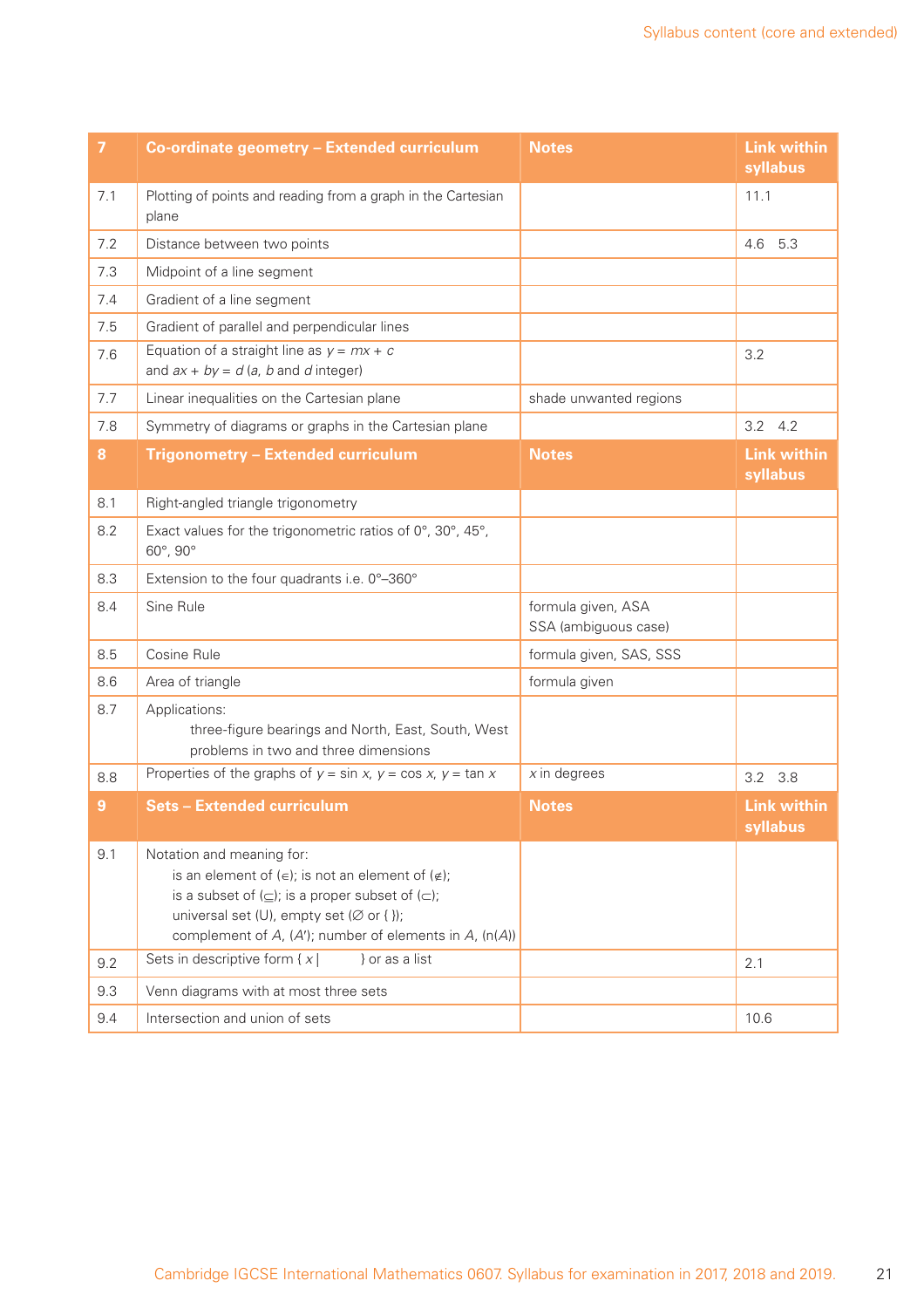| 10   | <b>Probability - Core curriculum</b>                                                                                                                                                            | <b>Notes</b>                                      | <b>Link within</b><br>syllabus |
|------|-------------------------------------------------------------------------------------------------------------------------------------------------------------------------------------------------|---------------------------------------------------|--------------------------------|
| 10.1 | Probability P(A) as a fraction, decimal or percentage<br>Significance of its value                                                                                                              |                                                   |                                |
| 10.2 | Relative frequency as an estimate of probability                                                                                                                                                |                                                   |                                |
| 10.3 | Expected frequency of occurrences                                                                                                                                                               |                                                   |                                |
| 10.4 | Combining events                                                                                                                                                                                | simple cases only                                 |                                |
| 10.5 | Tree diagrams including successive selection with or<br>without replacement                                                                                                                     | simple cases only                                 |                                |
| 10.6 | Probabilities from Venn diagrams and tables                                                                                                                                                     |                                                   | 9.3                            |
| 11   | <b>Statistics - Core curriculum</b>                                                                                                                                                             | <b>Notes</b>                                      | <b>Link within</b><br>syllabus |
| 11.1 | Reading and interpretation of graphs or tables of data                                                                                                                                          |                                                   | 7.1                            |
| 11.2 | Discrete and continuous data                                                                                                                                                                    |                                                   |                                |
| 11.3 | (Compound) bar chart, line graph, pie chart, stem and leaf<br>diagram, scatter diagram                                                                                                          |                                                   |                                |
| 11.4 | Mean, mode, median, quartiles and range from lists of<br>discrete data<br>Mean, mode, median and range from grouped discrete<br>data                                                            |                                                   |                                |
| 11.5 | Mean from continuous data                                                                                                                                                                       |                                                   |                                |
| 11.6 |                                                                                                                                                                                                 |                                                   |                                |
| 11.7 | Cumulative frequency table and curve<br>Median, quartiles and inter-quartile range                                                                                                              | read from curve                                   |                                |
| 11.8 | Use of a graphics calculator to calculate mean, median<br>and quartiles for discrete data and mean for grouped data                                                                             |                                                   |                                |
| 11.9 | Understanding and description of correlation (positive,<br>negative or zero) with reference to a scatter diagram<br>Straight line of best fit (by eye) through the mean on a<br>scatter diagram | the coefficient of correlation is<br>not required |                                |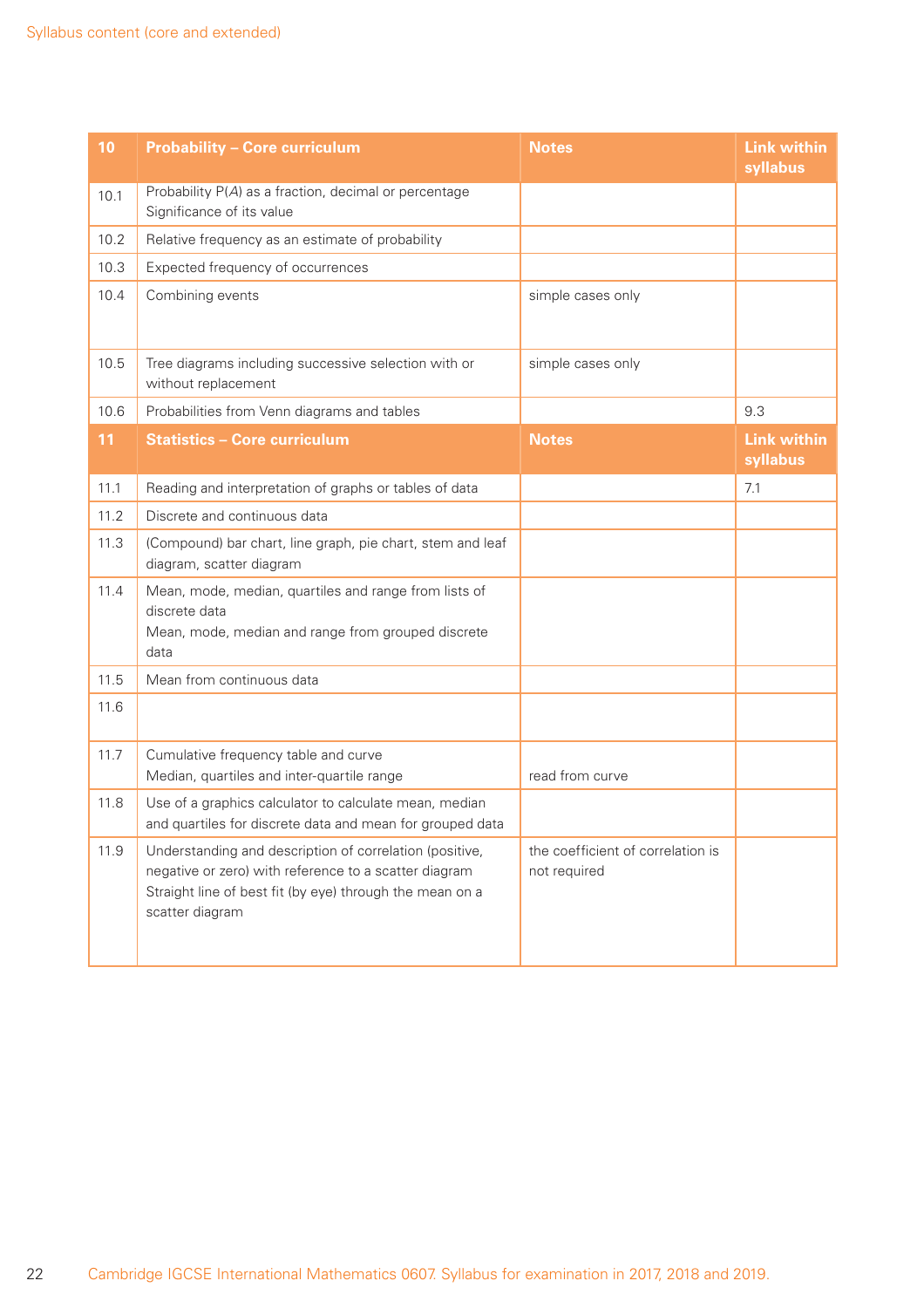| 10   | <b>Probability - Extended curriculum</b>                                                                                                                                                                                                                              | <b>Notes</b>                                        | <b>Link within</b><br>syllabus |
|------|-----------------------------------------------------------------------------------------------------------------------------------------------------------------------------------------------------------------------------------------------------------------------|-----------------------------------------------------|--------------------------------|
| 10.1 | Probability P(A) as a fraction, decimal or percentage<br>Significance of its value                                                                                                                                                                                    |                                                     |                                |
| 10.2 | Relative frequency as an estimate of probability                                                                                                                                                                                                                      |                                                     |                                |
| 10.3 | Expected frequency of occurrences                                                                                                                                                                                                                                     |                                                     |                                |
| 10.4 | Combining events:<br>the addition rule $P(A \text{ or } B) = P(A) + P(B)$<br>the multiplication rule $P(A \text{ and } B) = P(A) \times P(B)$                                                                                                                         | mutually exclusive<br>independent                   |                                |
| 10.5 | Tree diagrams including successive selection with or<br>without replacement                                                                                                                                                                                           |                                                     |                                |
| 10.6 | Probabilities from Venn diagrams and tables                                                                                                                                                                                                                           |                                                     | 9.3                            |
| 11   | <b>Statistics - Extended curriculum</b>                                                                                                                                                                                                                               | <b>Notes</b>                                        | <b>Link within</b><br>syllabus |
| 11.1 | Reading and interpretation of graphs or tables of data                                                                                                                                                                                                                |                                                     | 7.1                            |
| 11.2 | Discrete and continuous data                                                                                                                                                                                                                                          |                                                     |                                |
| 11.3 | (Compound) bar chart, line graph, pie chart, stem and leaf<br>diagram, scatter diagram                                                                                                                                                                                |                                                     |                                |
| 11.4 | Mean, mode, median, quartiles and range from lists of<br>discrete data<br>Mean, mode, median and range from grouped discrete<br>data                                                                                                                                  |                                                     |                                |
| 11.5 | Mean from continuous data                                                                                                                                                                                                                                             |                                                     |                                |
| 11.6 | Histograms with frequency density on the vertical axis<br>using continuous data                                                                                                                                                                                       | includes histograms with<br>unequal class intervals |                                |
| 11.7 | Cumulative frequency table and curve<br>Median, quartiles, percentiles and inter-quartile range                                                                                                                                                                       | read from curve                                     | 1.8                            |
| 11.8 | Use of a graphics calculator to calculate mean, median,<br>and quartiles for discrete data and mean for grouped data                                                                                                                                                  |                                                     |                                |
| 11.9 | Understanding and description of correlation (positive,<br>negative or zero) with reference to a scatter diagram<br>Straight line of best fit (by eye) through the mean on a<br>scatter diagram<br>Use a graphics calculator to find equation of linear<br>regression | the coefficient of correlation is<br>not required   |                                |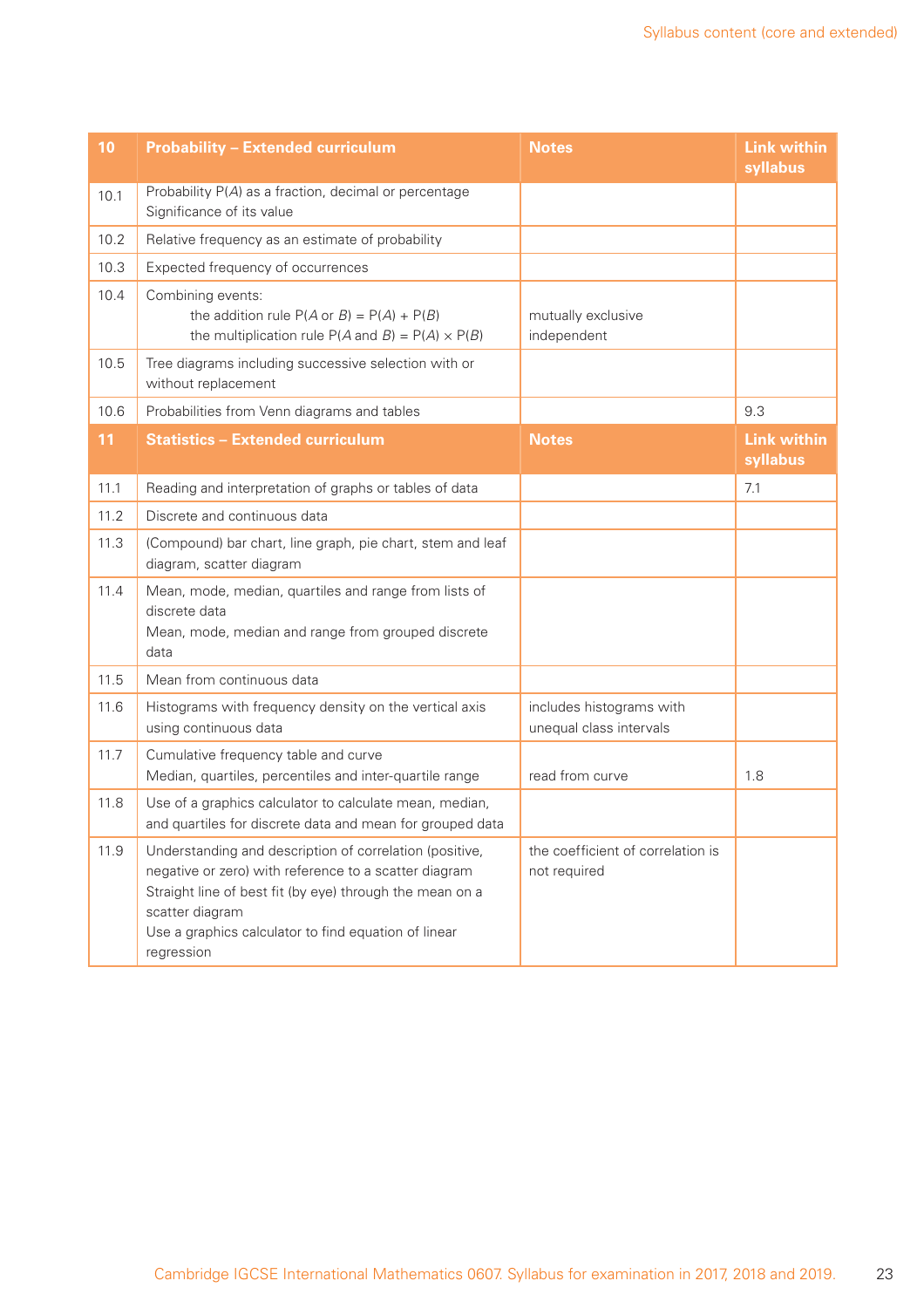# **6. Appendix**

| List of formulae provided on Core Papers 1 and 3 |  |  |  |  |
|--------------------------------------------------|--|--|--|--|
|--------------------------------------------------|--|--|--|--|

| Area, $A$ , of triangle, base $b$ , height $h$ .                      | $A=\frac{1}{2}bh$          |
|-----------------------------------------------------------------------|----------------------------|
| Area, $A$ , of circle, radius $r$ .                                   | $A = \pi r^2$              |
| Circumference, $C$ , of circle, radius $r$ .                          | $C = 2\pi r$               |
| Curved surface area, A, of cylinder of radius $r$ , height $h$ .      | $A = 2\pi rh$              |
| Curved surface area, $A$ , of cone of radius $r$ , sloping edge $l$ . | $A=\pi rl$                 |
| Curved surface area, $A$ , of sphere with radius $r$ .                | $A = 4\pi r^2$             |
| Volume, $V$ , of prism, cross-sectional area $A$ , length $l$ .       | $V = Al$                   |
| Volume, $V$ , of pyramid, base area $A$ , height $h$ .                | $V = \frac{1}{3}Ah$        |
| Volume, $V$ , of cylinder of radius $r$ , height $h$ .                | $V = \pi r^2 h$            |
| Volume, $V$ , of cone of radius $r$ , height $h$ .                    | $V = \frac{1}{3}\pi r^2 h$ |
| Volume, $V$ , of sphere of radius $r$ .                               | $V = \frac{4}{3} \pi r^3$  |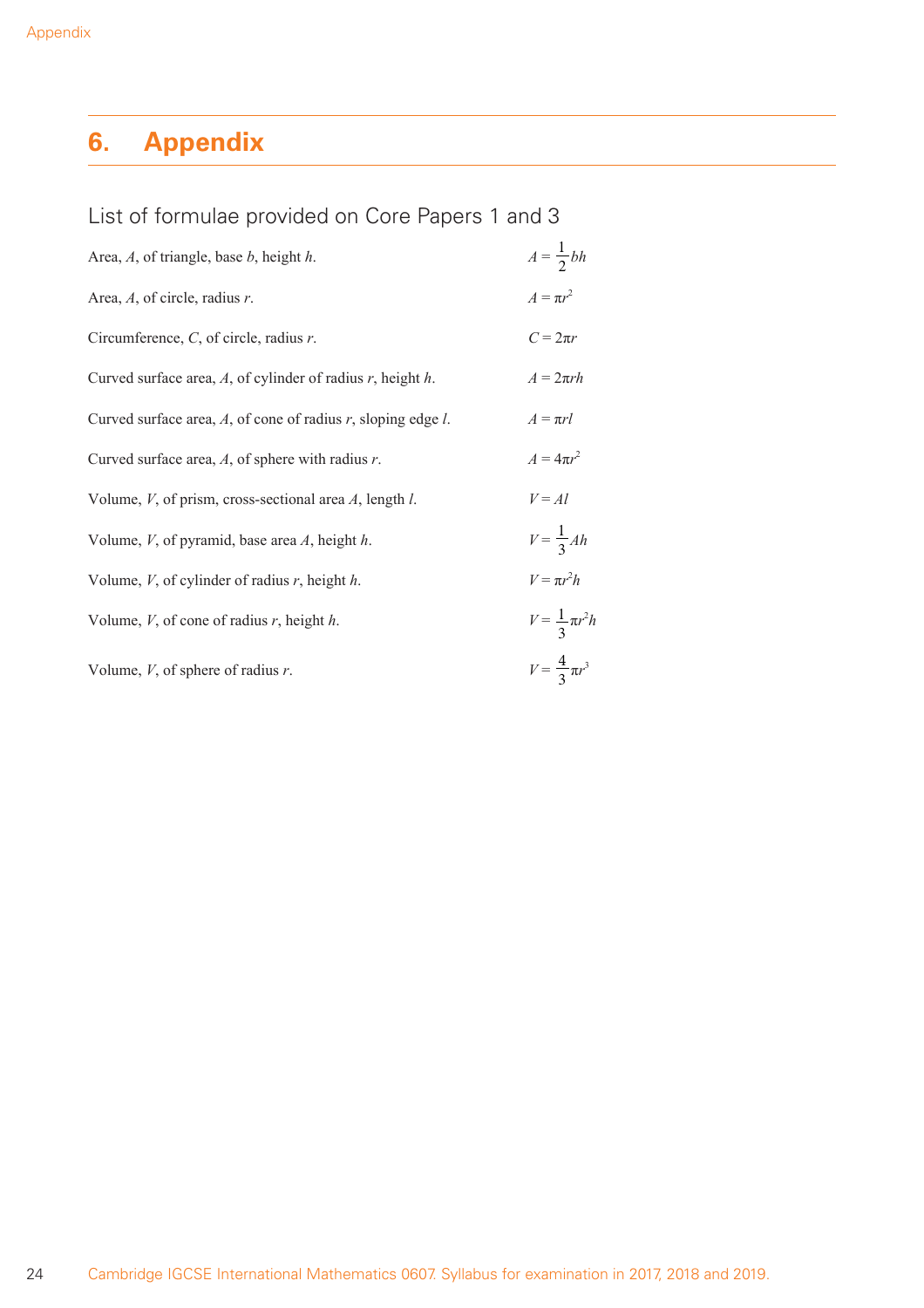## List of formulae provided on Extended Papers 2 and 4

| Curved surface area, A, of cylinder of radius r, height $h$ .         | $A = 2\pi rh$              |
|-----------------------------------------------------------------------|----------------------------|
| Curved surface area, $A$ , of cone of radius $r$ , sloping edge $l$ . | $A = \pi r l$              |
| Curved surface area, A, of sphere of radius r.                        | $A = 4\pi r^2$             |
| Volume, $V$ , of pyramid, base area $A$ , height $h$ .                | $V = \frac{1}{3}Ah$        |
| Volume, V, of cylinder of radius r, height $h$ .                      | $V = \pi r^2 h$            |
| Volume, $V$ , of cone of radius $r$ , height $h$ .                    | $V = \frac{1}{3}\pi r^2 h$ |
| Volume, V, of sphere of radius $r$ .                                  | $V = \frac{4}{3} \pi r^3$  |



| a                              | h                          | C |  |  |
|--------------------------------|----------------------------|---|--|--|
|                                | $\sin A$ $\sin B$ $\sin C$ |   |  |  |
| $a^2 = b^2 + c^2 - 2bc \cos A$ |                            |   |  |  |

$$
Area = \frac{1}{2}bc \sin A
$$

For the equation 
$$
ax^2 + bx + c = 0
$$
  $x = \frac{-b \pm \sqrt{b^2 - 4ac}}{2a}$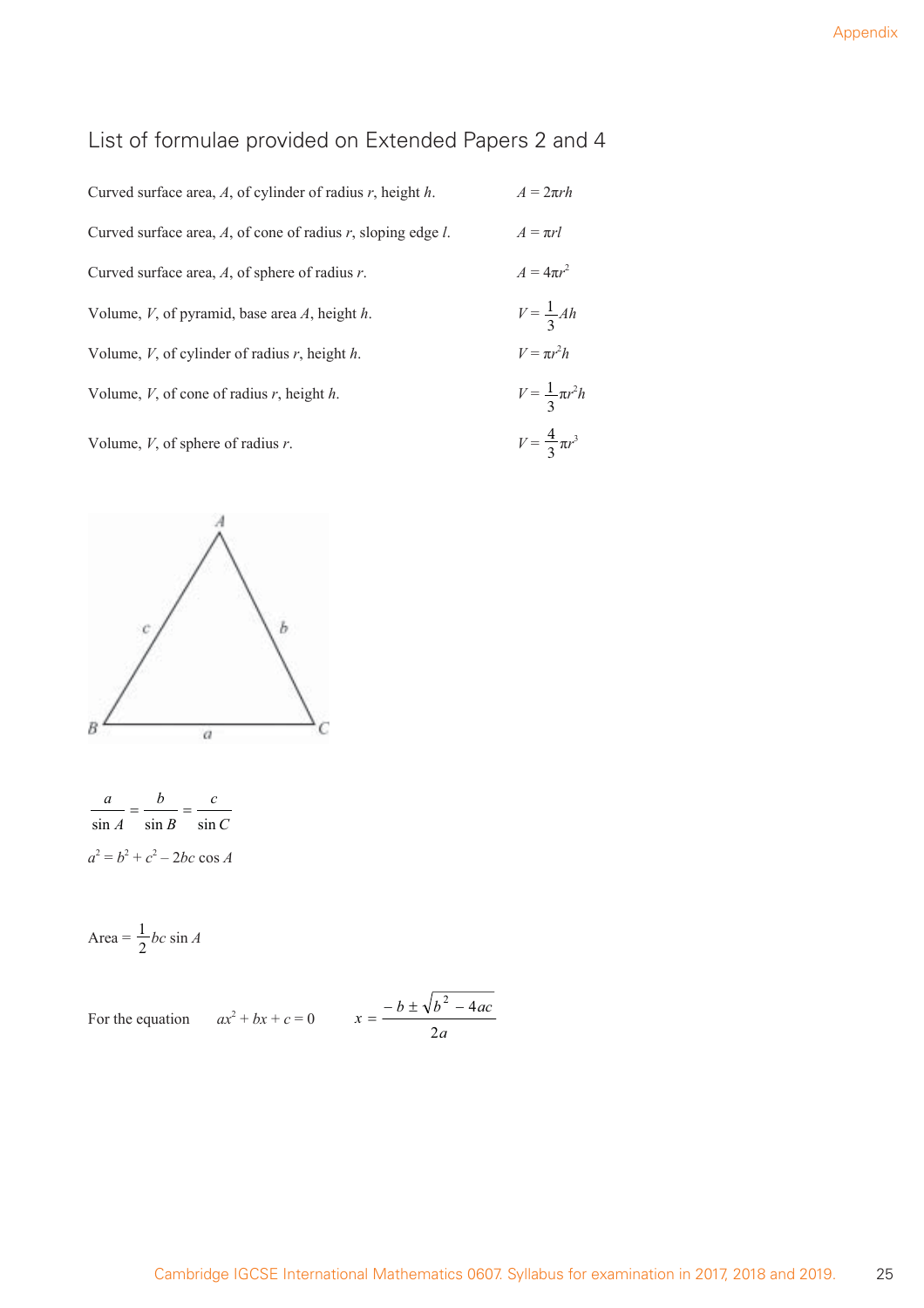# **7. Other information**

#### Equality and inclusion

Cambridge International Examinations has taken great care in the preparation of this syllabus and assessment materials to avoid bias of any kind. To comply with the UK Equality Act (2010), Cambridge has designed this qualification with the aim of avoiding direct and indirect discrimination.

The standard assessment arrangements may present unnecessary barriers for candidates with disabilities or learning difficulties. Arrangements can be put in place for these candidates to enable them to access the assessments and receive recognition of their attainment. Access arrangements will not be agreed if they give candidates an unfair advantage over others or if they compromise the standards being assessed.

Candidates who are unable to access the assessment of any component may be eligible to receive an award based on the parts of the assessment they have taken.

Information on access arrangements is found in the Cambridge Handbook which can be downloaded from the website **www.cie.org.uk/examsofficer** 

#### Language

This syllabus and the associated assessment materials are available in English only.

#### Grading and reporting

Cambridge IGCSE results are shown by one of the grades A\*, A, B, C, D, E, F or G indicating the standard achieved, A\* being the highest and G the lowest. 'Ungraded' indicates that the candidate's performance fell short of the standard required for grade G. 'Ungraded' will be reported on the statement of results but not on the certificate. The letters  $Q$  (result pending),  $X$  (no results) and  $Y$  (to be issued) may also appear on the statement of results but not on the certificate.

#### Entry codes

To maintain the security of our examinations, we produce question papers for different areas of the world, known as 'administrative zones'. Where the component entry code has two digits, the first digit is the component number given in the syllabus. The second digit is the location code, specific to an administrative zone. Information about entry codes can be found in the Cambridge Guide to Making Entries.